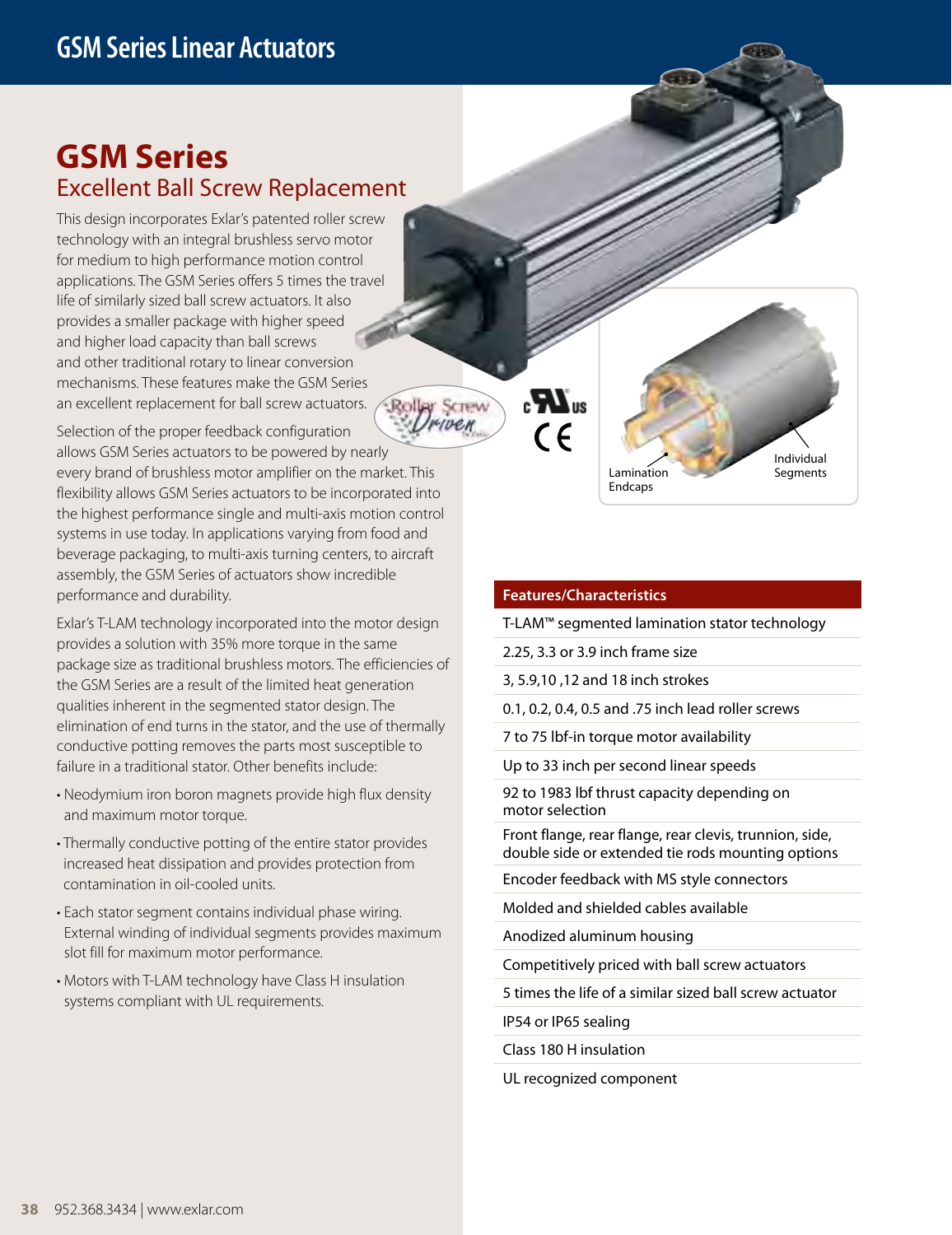## Exlar GSM Series Linear Actuators Applications Include:

- **Hydraulic cylinder replacement Ball screw replacement Pneumatic cylinder replacement Chip and wafer handling Automated flexible fixturing Dispensers Machine tool Automated assembly Parts clamping Automatic tool changers Volumetric pumps**
- **Medical equipment Conveyor diverters / gates Plastics equipment Cut-offs Die cutters Packaging machinery Entertainment Sawmill equipment Open / close doors Fillers Formers Precision grinders**
- **Indexing stages Lifts Product sorting Material cutting Material handling Riveting / fastening / joining Welding Molding Volumetric pumps Semiconductor Pick and place systems Robot manipulator arms Simulators**
- **Precision valve control Ventilation control systems Pressing Process control Tube bending Stamping Test stands Tension control Web guidance Wire winding**

GSM-Series actuators can provide the precision at high force loads for fluid dispensing in a medical environment.



GSM Series



servo control and less maintenance for core-pull cylinders.

> A typical 3 inch stroke GSM Series actuator used in a valve-modulating application can control position to +/– .5% while ready to fully open or close in less than 200 mSec.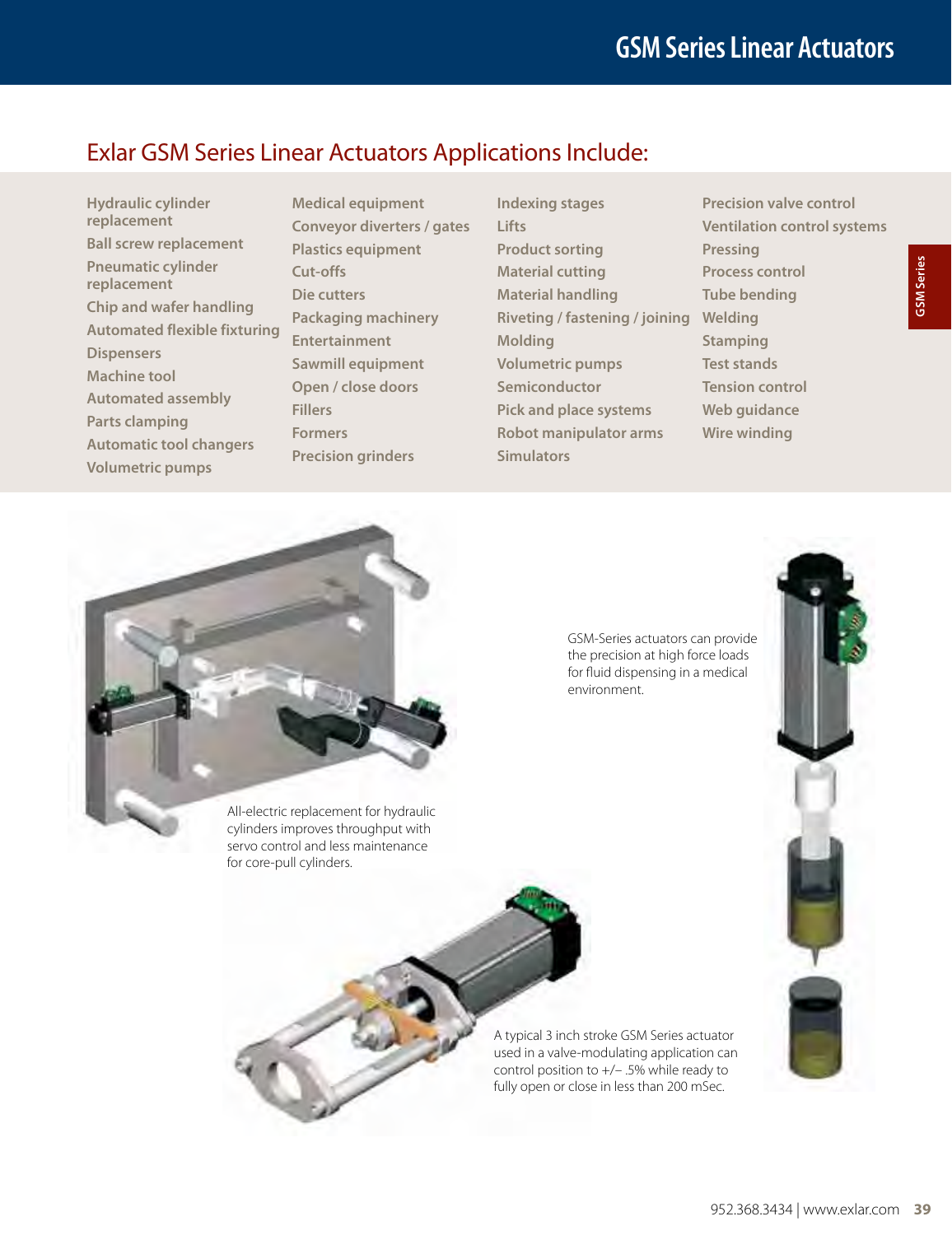## GSM Series Performance

The below speed vs. force curves represent approximate continuous thrust ratings at indicated linear speed. Different types of servo amplifiers will offer varying motor torque and

thus actuator thrust. These values are at constant velocity and do not account for motor torque required for acceleration.



Test data derived using NEMA recommended aluminum heatsink 10" x 10" x 1/4"on GSM20 and 10" x 10" x 3/8" on GSM30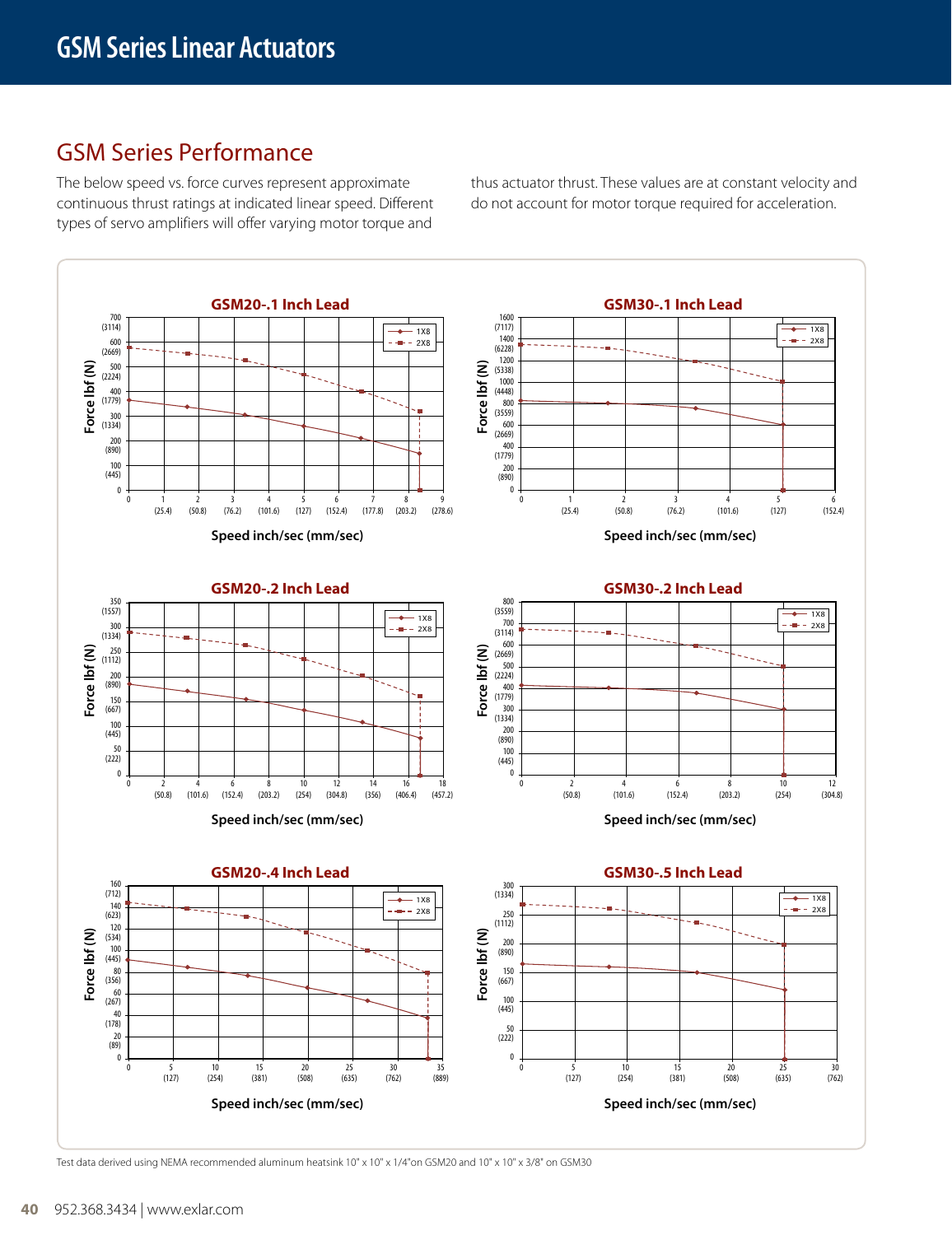

Test data derived using NEMA recommended aluminum heatsink 12" x 12" x 1/2" on GSM40

## Life Curves

The estimated travel life indicates the approximate expected travel life from the roller screw mechanism within the GSM30 at indicated cubic mean load. The chart below represents  $L_{10}$  travel life estimates. The reliability for these values is 90%. For higher than 90% reliability, the result should be multiplied by the following factors: 95% x 0.62; 96% x 0.53; 97% x 0.44; 98% x 0.33; 99% x 0.21. This information assumes that the roller screw is properly maintained and lubricated. The equation used to calculate the  $L_{10}$  life is: Travel (C/F)<sup>3</sup> (lead) in millions of inches/mm. Where  $C =$  the dynamic load rating of the screw and F is the cubic mean load rating of the application. For higher than 90% reliability, derating of this value is implemented. Contact Exlar application engineering for details.

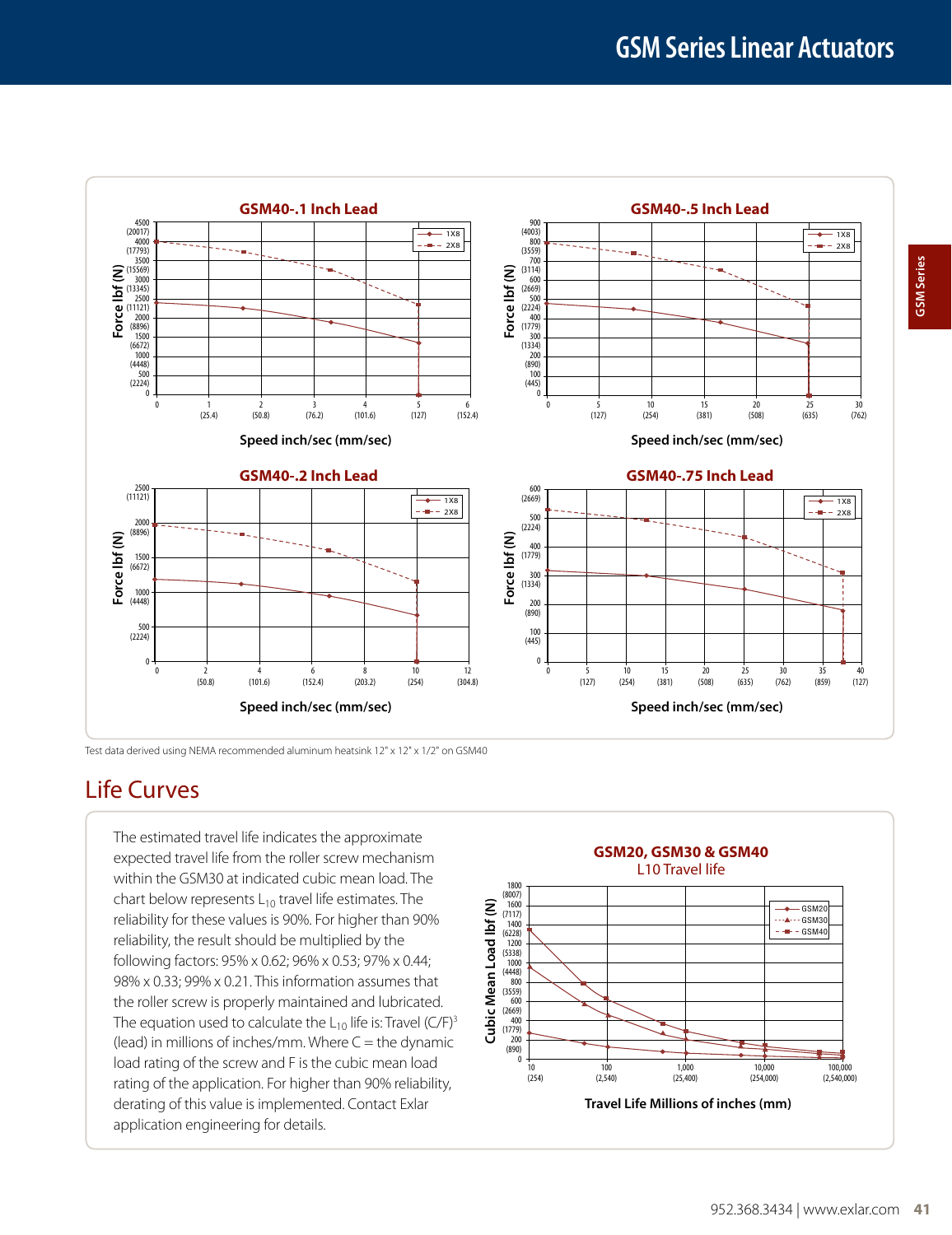## GSM20 & GSM30 Performance Specifications

| Model No.  | <b>Frame Size</b><br>in (mm) | <b>Stroke</b><br>$(nominal)*$<br>in $(mm)$ | <b>Screw Lead</b><br>in $(mm)$ | Continuous<br><b>Force Rating</b><br>Ib(N)<br>1 stack/2 stack | <b>Max Velocity</b><br>in/sec<br>(mm/sec)                     | <b>Approx. Continuous</b><br>Motor Torque<br>1 stack/2 stack<br>$lb-in(N-m)$ | <b>Maximum</b><br><b>Static Load</b><br>Ib(N) | Armature Inertia**<br>$lb-in-s^2$ (Kg-m <sup>2</sup> ) | <b>Dynamic</b><br><b>Load Rating</b><br>lb(N) | Weight<br>(approx.)<br>$lb$ (kg) |
|------------|------------------------------|--------------------------------------------|--------------------------------|---------------------------------------------------------------|---------------------------------------------------------------|------------------------------------------------------------------------------|-----------------------------------------------|--------------------------------------------------------|-----------------------------------------------|----------------------------------|
| GSM20-0301 |                              |                                            | 0.1<br>(2.54)                  | 367/578<br>(1632/2571)                                        | 8.33<br>(211.67)                                              |                                                                              |                                               |                                                        | 1568<br>(6970)                                |                                  |
| GSM20-0302 | 2.25<br>(57)                 | $\overline{3}$<br>(75)                     | 0.2<br>(5.08)                  | 183/289<br>(814/1286)                                         | 16.77<br>(423.33)                                             | 7.3/11.5<br>(0.82/1.30)                                                      | 750<br>(3336)                                 | 0.00101<br>(0.000114)                                  | 1219<br>(5422)                                | 6.5<br>(2.9)                     |
| GSM20-0304 |                              |                                            | 0.4<br>(10.16)                 | 92/145<br>(409/645)                                           | 33.33<br>(846.67)                                             |                                                                              |                                               |                                                        | 738<br>(3283)                                 |                                  |
| GSM20-0601 |                              |                                            | 0.1<br>(2.54)                  | 367/578<br>(1632/2571)                                        | 8.33<br>(211.67)                                              |                                                                              |                                               |                                                        | 1567<br>(6970)                                |                                  |
| GSM20-0602 | 2.25<br>(57)                 | 6<br>(150)                                 | 0.2<br>(5.08)                  | 183/289<br>(814/1286)                                         | 16.67<br>(423.33)                                             | 7.3/11.5<br>(0.82/1.30)                                                      | 750<br>(3336)                                 | 0.00114<br>(0.000129)                                  | 1219<br>(5422)                                | 7.0<br>(3.2)                     |
| GSM20-0604 |                              |                                            | 0.4<br>(10.16)                 | 92/145<br>(409/645)                                           | 33.33<br>(846.67)                                             |                                                                              |                                               |                                                        | 738<br>(3283)                                 |                                  |
| GSM20-1001 |                              |                                            | 0.1<br>(2.54)                  | 367/578<br>(1632/2571)                                        | 8.33<br>(211.67)                                              |                                                                              |                                               |                                                        | 1567<br>(6970)                                |                                  |
| GSM20-1002 | 2.25<br>(57)                 | 10<br>(254)                                | 0.2<br>(5.08)                  | 183/289<br>(814/1286)                                         | 750<br>16.67<br>7.3/11.5<br>(423.33)<br>(0.82/1.30)<br>(3336) | 0.00133<br>(0.000150)                                                        | 1219<br>(5422)                                | 7.5<br>(3.4)                                           |                                               |                                  |
| GSM20-1004 |                              |                                            | 0.4<br>(10.16)                 | 92/145<br>(409/645)                                           | 33.33<br>(846.67)                                             |                                                                              |                                               |                                                        | 738<br>(3283)                                 |                                  |
| GSM20-1201 |                              |                                            | 0.1<br>(2.54)                  | 367/578<br>(1632/2571)                                        | 8.33<br>(211.67)                                              |                                                                              |                                               |                                                        | 1567<br>(6970)                                |                                  |
| GSM20-1202 | 2.25<br>(57)                 | 12<br>(300)                                | 0.2<br>(5.08)                  | 183/289<br>(814/1286)                                         | 16.67<br>(423.33)                                             | 7.3/11.5<br>(0.82/1.30)                                                      | 750<br>(3336)                                 | 0.00143<br>(0.000162)                                  | 1219<br>(5422)                                | 8.0<br>(3.6)                     |
| GSM20-1204 |                              |                                            | 0.4<br>(10.16)                 | 92/145<br>(409/645)                                           | 33.33<br>(846.67)                                             |                                                                              |                                               |                                                        | 738<br>(3283)                                 |                                  |
| GSM30-0301 |                              | 3.3<br>3<br>(84)<br>(75)                   | 0.1<br>(2.54)                  | 829/1347<br>(3688/5992)                                       | 5<br>(127)                                                    |                                                                              |                                               |                                                        | 3310<br>(14724)                               |                                  |
| GSM30-0302 |                              |                                            | 0.2<br>(5.08)                  | 415/674<br>(1846/2998)                                        | 10<br>(254)                                                   | 16.5/26.8<br>(1.86/3.03)                                                     | 1620<br>(7206)                                | 0.00319<br>(0.000360)                                  | 3570<br>(15880)                               | 9.5<br>(4.3)                     |
| GSM30-0305 |                              |                                            | 0.5<br>(12.7)                  | 166/269<br>(738/1197)                                         | 25<br>(635)                                                   |                                                                              |                                               |                                                        | 3016<br>(13416)                               |                                  |
| GSM30-0601 |                              |                                            | 0.1<br>(2.54)                  | 829/1347<br>(3688/5992)                                       | 5<br>(127)                                                    |                                                                              |                                               |                                                        | 3310<br>(14724)                               | 11.5<br>(5.2)                    |
| GSM30-0602 | 3.3<br>(84)                  | 5.9<br>(150)                               | 0.2<br>(5.08)                  | 415/674<br>(1846/2998)                                        | 10<br>(254)                                                   | 16.5/26.8<br>(1.86/3.03)                                                     | 1620<br>(7206)                                | 0.00361<br>(0.000408)                                  | 3570<br>(15880)                               |                                  |
| GSM30-0605 |                              |                                            | 0.5<br>(12.7)                  | 166/269<br>(738/1197)                                         | 25<br>(635)                                                   |                                                                              |                                               |                                                        | 3016<br>(13416)                               |                                  |
| GSM30-1001 |                              |                                            | 0.1<br>(2.54)                  | 829/1347<br>(3688/5992)                                       | 5<br>(127)                                                    |                                                                              |                                               |                                                        | 3310<br>(14724)                               |                                  |
| GSM30-1002 | 3.3<br>(84)                  | 10<br>(250)                                | 0.2<br>(5.08)                  | 415/674<br>(1846/2998)                                        | 10<br>(254)                                                   | 16.5/26.8<br>(1.86/3.03)                                                     | 1620<br>(7206)                                | 0.00416<br>(0.00047)                                   | 3570<br>(15880)                               | 19<br>(8.6)                      |
| GSM30-1005 |                              |                                            | 0.5<br>(12.7)                  | 166/269<br>(738/1197)                                         | 25<br>(635)                                                   |                                                                              |                                               |                                                        | 3016<br>(13416)                               |                                  |
| GSM30-1201 |                              |                                            | 0.1<br>(2.54)                  | 829/1347<br>(3688/5992)                                       | 5<br>(127)                                                    |                                                                              |                                               |                                                        | 3310<br>(14724)                               |                                  |
| GSM30-1202 | 3.3<br>(84)                  | 12<br>(305)                                | 0.2<br>(5.08)                  | 415/674<br>(1846/2998)                                        | 10<br>(254)                                                   | 16.5/26.8<br>(1.86/3.03)                                                     | 1620<br>(7206)                                | 0.00443<br>(0.000501)                                  | 3570<br>(15880)                               | 22<br>(10)                       |
| GSM30-1205 |                              |                                            | 0.5<br>(12.7)                  | 166/269<br>(738/1197)                                         | 25<br>(635)                                                   |                                                                              |                                               |                                                        | 3016<br>(13416)                               |                                  |
| GSM30-1801 |                              |                                            | 0.1<br>(2.54)                  | 829/1347<br>(3688/5992)                                       | 5<br>(127)                                                    |                                                                              |                                               |                                                        | 3310<br>(14724)                               |                                  |
| GSM30-1802 | 3.3<br>(84)                  | 18<br>(455)                                | 0.2<br>(5.08)                  | 415/674<br>(1846/2998)                                        | 10<br>(254)                                                   | 16.5/26.8<br>(1.86/3.03)                                                     | 1620<br>(7206)                                | 0.00533<br>(0.000602)                                  | 3570<br>(15880)                               | 25<br>(11.3)                     |
| GSM30-1805 |                              |                                            | 0.5<br>(12.7)                  | 166/269<br>(738/1197)                                         | 25<br>(635)                                                   |                                                                              |                                               |                                                        | 3016<br>(13416)                               |                                  |

\* Please note that stroke mm are nominal dimensions. \*\*Inertia +/- 5% See page 43 for definition of terms.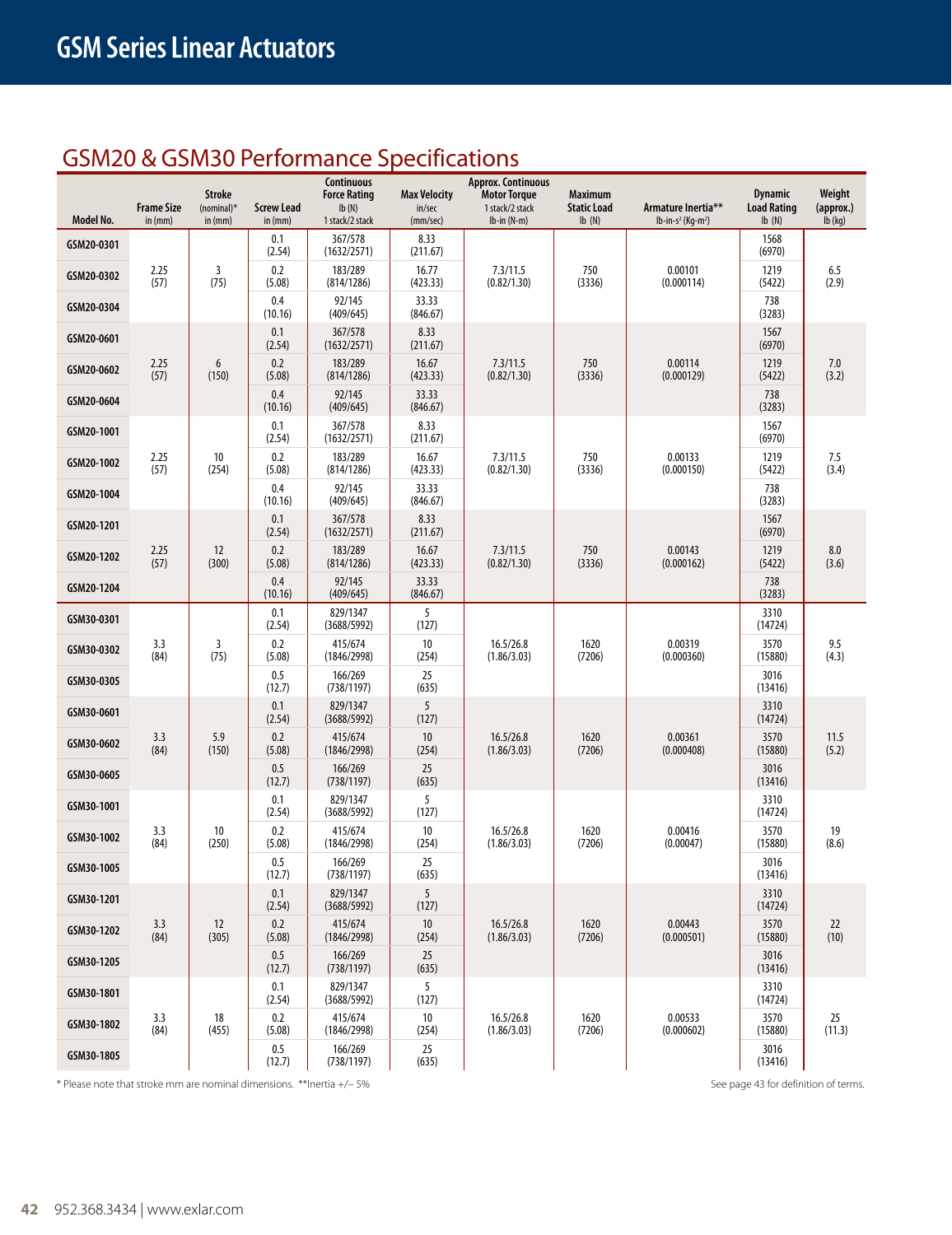## GSM40 Performance Specifications

|            | <b>Frame Size</b> | <b>Stroke</b><br>$(nominal)^*$ | <b>Screw Lead</b> | <b>Continuous</b><br><b>Force Rating</b><br>Ib(N) | <b>Max Velocity</b><br>in/sec | <b>Approx. Continuous</b><br><b>Motor Torque</b><br>1 stack/2 stack | <b>Maximum</b><br><b>Static Load</b> | Armature<br>Inertia**            | <b>Dynamic</b><br><b>Load Rating</b> | Weight<br>(approx.) |
|------------|-------------------|--------------------------------|-------------------|---------------------------------------------------|-------------------------------|---------------------------------------------------------------------|--------------------------------------|----------------------------------|--------------------------------------|---------------------|
| Model No.  | in (mm)           | in $(mm)$                      | in (mm)           | 1 stack/2 stack                                   | (mm/sec)                      | $lb-in(N-m)$                                                        | Ib(N)                                | $lb-in-s^2$ (Kq-m <sup>2</sup> ) | Ib(N)                                | $lb$ (kg)           |
| GSM40-0601 |                   |                                | 0.1<br>(2.54)     | 2393/3966<br>(10645/17642)                        | 5<br>(127)                    |                                                                     |                                      |                                  | 4736<br>(21067)                      |                     |
| GSM40-0602 | 3.9               | 6                              | 0.2<br>(5.08)     | 1196/1983<br>(5320/8821)                          | 10<br>(254)                   | 47.6/78.9                                                           | 3966                                 | 0.0152                           | 4890<br>(21751)                      | 20                  |
| GSM40-0605 | (99)              | (150)                          | 0.5<br>(12.7)     | 479/793<br>(2131/3527)                            | 25<br>(635)                   | (5.38/8.91)                                                         | (17642)                              | (0.001717)                       | 4218<br>(18763)                      | (9.1)               |
| GSM40-0608 |                   |                                | 0.75<br>(19.05)   | 319/529<br>(1419/2353)                            | 37.5<br>(953)                 |                                                                     |                                      |                                  | 3328<br>(14804)                      |                     |
| GSX40-0801 |                   |                                | 0.1<br>(2.54)     | 2393/3966/NA<br>(10645/17642/NA)                  | 5<br>(127)                    | 47.6/78.9/NA<br>(5.38/8.91/NA)                                      |                                      |                                  | 4736<br>(21067)                      |                     |
| GSX40-0802 | 3.9               | 8                              | 0.2<br>(5.08)     | 1196/1983/2692<br>(5320/8821/11975)               | 10 <sup>°</sup><br>(254)      |                                                                     | 3966                                 | 0.0163<br>(0.001842)             | 4890<br>(21751)                      | 24                  |
| GSX40-0805 | (99)              | (200)                          | 0.5<br>(12.7)     | 479/793/1077<br>(2131/3527/4791)                  | 25<br>(635)                   | 47.6/78.9/107.1<br>(5.38/8.91/12.1)                                 | (17642)                              |                                  | 4218<br>(18763)                      | (10.9)              |
| GSX40-0808 |                   |                                | 0.75<br>(19.05)   | 319/529/718<br>(1419/2353/3194)                   | 37.5<br>(953)                 |                                                                     |                                      |                                  | 3328<br>(14804)                      |                     |
| GSM40-1001 |                   |                                | 0.1<br>(2.54)     | 2393/3966<br>(10645/17642)                        | 5<br>(127)                    | 47.6/78.9<br>(5.38/8.91)                                            | 3966<br>(17642)                      |                                  | 4736<br>(21067)                      | 28<br>(12.7)        |
| GSM40-1002 | 3.9               | 10                             | 0.2<br>(5.08)     | 1196/1983<br>(5320/8821)                          | 10<br>(254)                   |                                                                     |                                      | 0.0175                           | 4890<br>(21751)                      |                     |
| GSM40-1005 | (99)              | (250)                          | 0.5<br>(12.7)     | 479/793<br>(2131/3527)                            | 25<br>(635)                   |                                                                     |                                      | (0.001977)                       | 4218<br>(18763)                      |                     |
| GSM40-1008 |                   |                                | 0.75<br>(19.05)   | 319/529<br>(1419/2353)                            | 37.5<br>(953)                 |                                                                     |                                      |                                  | 3328<br>(14804)                      |                     |
| GSM40-1201 |                   |                                | 0.1<br>(2.54)     | 2393/3966<br>(10645/17642)                        | 5<br>(127)                    |                                                                     |                                      |                                  | 4736<br>(21067)                      |                     |
| GSM40-1202 | 3.9               | 12                             | 0.2<br>(5.08)     | 1196/1983<br>(5320/8821)                          | 10 <sup>°</sup><br>(254)      | 47.6/78.9                                                           | 3966                                 | 0.0186                           | 4890<br>(21751)                      | 32                  |
| GSM40-1205 | (99)              | (305)                          | 0.5<br>(12.7)     | 479/793<br>(2131/3527)                            | 25<br>(635)                   | (5.38/8.91)                                                         | (17642)                              | (0.002102)                       | 4218<br>(18763)                      | (14.5)              |
| GSM40-1208 |                   |                                | 0.75<br>(19.05)   | 319/529<br>(1419/2353)                            | 37.5<br>(953)                 |                                                                     |                                      |                                  | 3328<br>(14804)                      |                     |
| GSM40-1801 |                   |                                | 0.1<br>(2.54)     | 2393/3966<br>(10645/17642)                        | 5<br>(127)                    |                                                                     |                                      |                                  | 4736<br>(21067)                      |                     |
| GSM40-1802 | 3.9<br>(99)       | 18<br>(455)                    | 0.2<br>(5.08)     | 1196/1983<br>(5320/8821)                          | 10<br>(254)                   | 47.6/78.9<br>(5.38/8.91)                                            | 3966<br>(17642)                      | 0.0220<br>(0.002486)             | 4890<br>(21751)                      | 44<br>(19.9)        |
| GSM40-1805 |                   |                                | 0.5<br>(12.7)     | 479/793<br>(2131/3527)                            | 25<br>(635)                   |                                                                     |                                      |                                  | 4218<br>(18763)                      |                     |

\* Please note that stroke mm are nominal dimensions. \*\*Inertia +/- 5% See below for definition of terms.

## **Definition of Terms:**

**Force Rating:** The linear force produced by the actuator at continuous motor torque.

**Max Velocity:** The linear velocity that the actuator will achieve at rated motor rpm.

**Continuous Motor Torque:** Torque produced by the motor at rated continuous current.

**Maximum Static Load:** The mechanical load limit of the actuator if re-circulated oil or other cooling method is used to allow higher than rated torque from the motor.

**Armature Inertia:** The rotary inertia of the armature of the GSM Series actuators. For calculation purposes, this value includes the screw inertia in a GSM actuator.

**Dynamic Load Rating:** A design constant used in calculating the estimated travel life of the roller screw. The cubic mean load is the load at which the device will perform one million revolutions.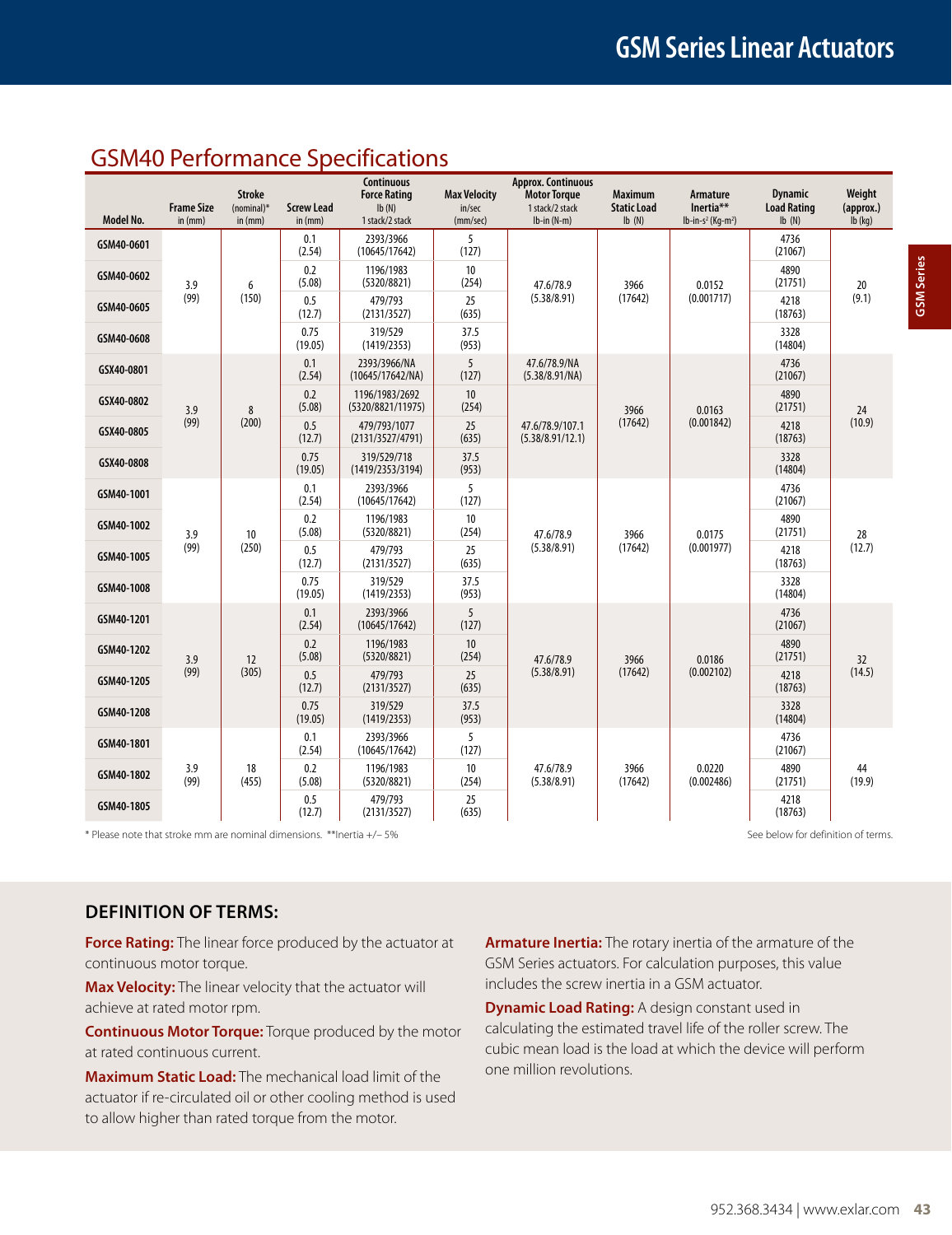## GSM20 Mechanical and Electrical Specifications

| Nominal Backlash                                             | in $(mm)$                                       |               |               |               |               | 0.008(.20)     |                |                |                |  |
|--------------------------------------------------------------|-------------------------------------------------|---------------|---------------|---------------|---------------|----------------|----------------|----------------|----------------|--|
| <b>Lead Accuracy</b>                                         | in/ft (mm/300 mm)                               |               |               |               | 0.001(.025)   |                |                |                |                |  |
| Maximum Radial Load                                          | Ib(N)                                           |               |               |               |               | 15(67)         |                |                |                |  |
| Environmental Rating: Standard/Optional                      |                                                 |               |               |               |               | IP54/IP65      |                |                |                |  |
| <b>Motor Stator</b>                                          |                                                 | 118           | 138           | 158           | 168           | 218            | 238            | 258            | 268            |  |
| RMS SINUSOIDAL COMMUTATION                                   |                                                 |               |               |               |               |                |                |                |                |  |
| <b>Continuous Motor Torque</b>                               | lbf-in<br>(Nm)                                  | 7.6<br>(0.86) | 7.3<br>(0.83) | 7.0<br>(0.79) | 7.0<br>(0.79) | 11.9<br>(1.35) | 11.5<br>(1.30) | 11.2<br>(1.27) | 11.3<br>(1.28) |  |
| Torque Constant (Kt)<br>$(+/- 10\% \text{ @ } 25^{\circ}$ C) | lbf-in/A<br>(Nm/A)                              | 2.5<br>(0.28) | 5.2<br>(0.59) | 8.3<br>(0.94) | 9.5<br>(1.07) | 2.5<br>(0.28)  | 5.2<br>(0.59)  | 8.9<br>(1.00)  | 10.2<br>(1.15) |  |
| <b>Continuous Current Rating</b>                             | Amps                                            | 3.4           | 1.6           | 0.9           | 0.8           | 5.4            | 2.5            | 1.4            | 1.2            |  |
| <b>Peak Current Rating</b>                                   | Amps                                            | 6.9           | 3.1           | 1.9           | 1.6           | 10.8           | 4.9            | 2.8            | 2.5            |  |
| <b>TRAPEZOIDAL COMMUTATION</b>                               |                                                 |               |               |               |               |                |                |                |                |  |
| <b>Continuous Motor Torque</b>                               | lbf-in<br>(Nm)                                  | 7.3<br>(0.82) | 7.0<br>(0.79) | 6.7<br>(0.76) | 6.7<br>(0.76) | 11.4<br>(1.29) | 11.0<br>(1.24) | 10.7<br>(1.21) | 10.8<br>(1.22) |  |
| Torque Constant (Kt)<br>$(+/- 10\% \text{ @ } 25^{\circ}$ C) | $Ibf-in/A$<br>(Nm/A)                            | 1.9<br>(0.22) | 4.1<br>(0.46) | 6.5<br>(0.73) | 7.4<br>(0.84) | 1.9<br>(0.22)  | 4.1<br>(0.46)  | 6.9<br>(0.78)  | 7.9<br>(0.89)  |  |
| <b>Continuous Current Rating</b>                             | Amps                                            | 4.2           | 1.9           | 1.1           | 1.0           | 6.6            | 3.0            | 1.7            | 1.5            |  |
| Peak Current Rating                                          | Amps                                            | 8.4           | 3.9           | 2.3           | 2.0           | 13.2           | 6.0            | 3.5            | 3.0            |  |
| <b>MOTOR STATOR DATA</b>                                     |                                                 |               |               |               |               |                |                |                |                |  |
| Voltage Constant (Ke)                                        | Vrms/Krpm                                       | 16.9          | 35.6          | 56.9          | 64.9          | 16.9           | 35.6           | 60.5           | 69.4           |  |
| $(+/- 10\% \text{ @ } 25^{\circ}$ C)                         | Vpk/Krpm                                        | 23.9          | 50.3          | 80.5          | 91.8          | 23.9           | 50.3           | 85.5           | 98.1           |  |
| <b>Pole Configuration</b>                                    |                                                 | 8             | 8             | 8             | 8             | 8              | 8              | 8              | 8              |  |
| Resistance (L-L)(+/-5% @ 25°C)                               | <b>Ohms</b>                                     | 2.6           | 12.5          | 35.2          | 45.8          | 1.1            | 5.3            | 16.0           | 20.7           |  |
| Inductance $(L-L)(+/- 15%)$                                  | mH                                              | 5.1           | 22.8          | 58.3          | 75.8          | 2.5            | 11.0           | 31.7           | 41.7           |  |
| <b>Brake Inertia</b>                                         | $lb$ -in-sec <sup>2</sup> (Kg-cm <sup>2</sup> ) |               |               |               |               | 0.00012(0.135) |                |                |                |  |
| Brake Current @ 24 VDC                                       | А                                               |               |               |               |               | 0.33           |                |                |                |  |
| <b>Brake Holding Torque</b>                                  | Ibf-in (Nm)                                     |               |               |               |               | 19(2.2)        |                |                |                |  |
| Brake Engage/Disengage Time                                  | ms                                              |               |               |               |               | 14/28          |                |                |                |  |
| Mechanical Time Constant (tm), ms                            | min                                             | 6.0           | 6.5           | 7.1           | 7.1           | 2.5            | 2.7            | 2.9            | 2.8            |  |
|                                                              | max                                             | 8.5           | 9.2           | 10.1          | 10.1          | 3.6            | 3.9            | 4.0            | 4.0            |  |
| Electrical Time Constant (te)                                | ms                                              | 2.0           | 1.8           | 1.7           | 1.7           | 2.2            | 2.1            | 2.0            | 2.0            |  |
| <b>Damping Constant</b>                                      | Ibf-in/krpm (N-m/krpm)                          | 0.55(0.06)    |               |               |               |                |                |                |                |  |
| <b>Friction Torque</b>                                       | Ibf-in (Nm)                                     | 1.00(0.11)    |               |               |               |                |                |                |                |  |
| <b>Bus Voltage</b>                                           | <b>Vrms</b>                                     | 115           | 230           | 400           | 460           | 115            | 230            | 400            | 460            |  |
| Speed @ Bus Voltage                                          | rpm                                             |               |               |               |               | 5000           |                |                |                |  |
| <b>Insulation Class</b>                                      |                                                 |               |               | 180(H)        |               |                |                |                |                |  |

For amplifiers using peak sinusoidal ratings, multiply RMS sinusoidal Kt by .707 and current by 1.414. Test data derived using NEMA recommended aluminum heatsink 10" x 10" x 1/4"

All ratings at 25 degrees Celsius Specifications subject to change without notice.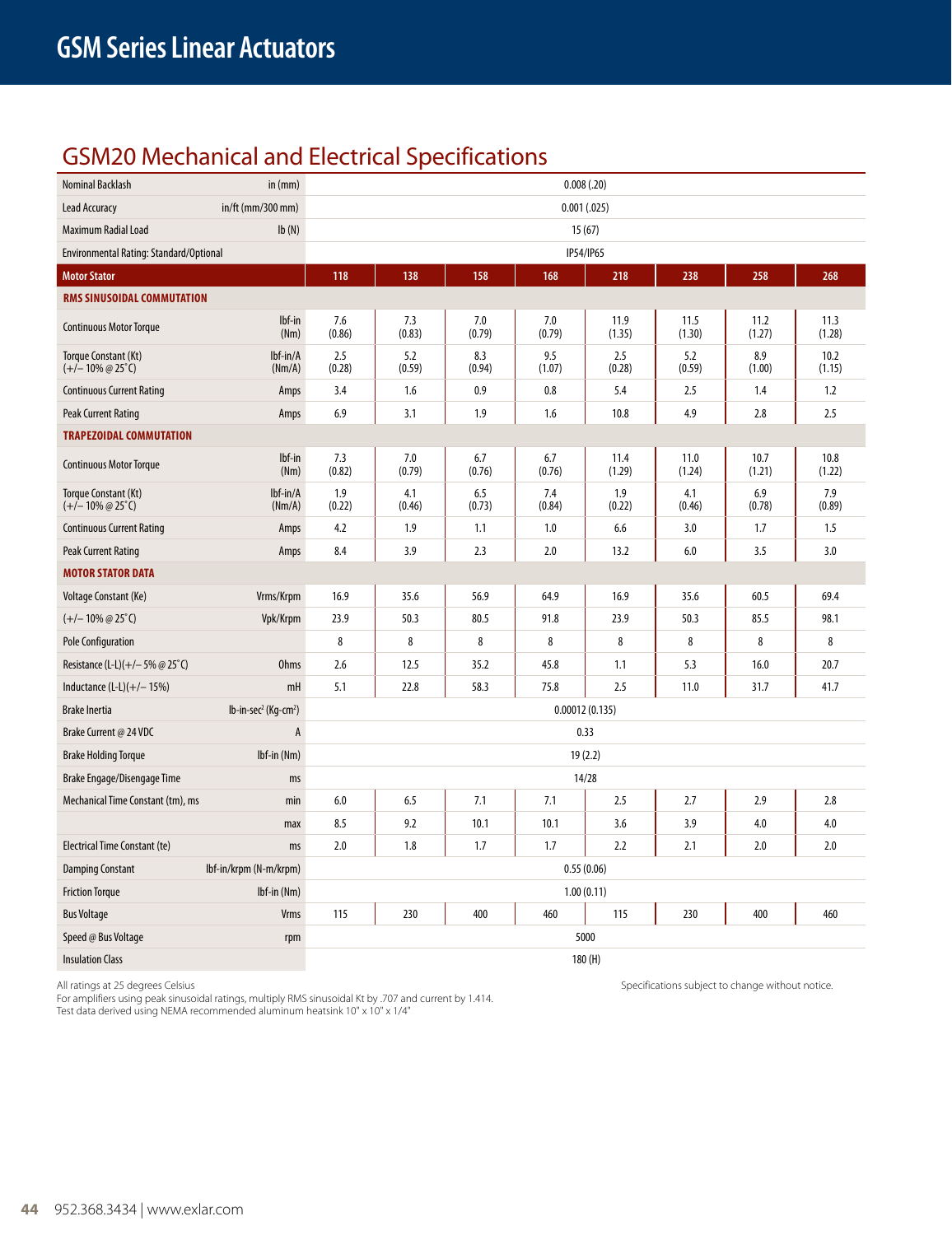## GSM30 Mechanical and Electrical Specifications

| <b>Nominal Backlash</b>                                      | in (mm)                                         |                                                      |                |                | 0.008(.20)     |                |                |                |                |
|--------------------------------------------------------------|-------------------------------------------------|------------------------------------------------------|----------------|----------------|----------------|----------------|----------------|----------------|----------------|
| <b>Lead Accuracy</b>                                         | $in/ft$ (mm/300 mm)                             |                                                      |                |                | 0.001(.025)    |                |                |                |                |
| Maximum Radial Load                                          | Ib(N)                                           |                                                      |                |                | 20 (90)        |                |                |                |                |
| Environmental Rating: Standard/Optional                      |                                                 |                                                      |                |                | IP54/IP65      |                |                |                |                |
| <b>Motor Stator</b>                                          |                                                 | 118                                                  | 138            | 158            | 168            | 218            | 238            | 258            | 268            |
| RMS SINUSOIDAL COMMUTATION                                   |                                                 |                                                      |                |                |                |                |                |                |                |
| <b>Continuous Motor Torque</b>                               | lbf-in<br>(Nm)                                  | 16.6<br>(1.88)                                       | 16.5<br>(1.87) | 15.7<br>(1.77) | 15.7<br>(1.78) | 26.8<br>(3.03) | 26.8<br>(3.03) | 26.7<br>(3.02) | 26.7<br>(3.01) |
| Torque Constant (Kt)<br>$(+/- 10\% \text{ @ } 25^{\circ}$ C) | lbf-in/A<br>(Nm/A)                              | 4.4<br>(0.49)                                        | 8.7<br>(0.99)  | 15.5<br>(1.75) | 17.5<br>(1.98) | 4.4<br>(0.49)  | 8.7<br>(0.99)  | 15.5<br>(1.75) | 17.5<br>(1.98) |
| <b>Continuous Current Rating</b>                             | Amps                                            | 4.2                                                  | 2.1            | 1.1            | 1.0            | 6.9            | 3.4            | 1.9            | 1.7            |
| <b>Peak Current Rating</b>                                   | Amps                                            | 8.5                                                  | 4.2            | 2.3            | 2.0            | 13.7           | 6.8            | 3.8            | 3.4            |
| <b>TRAPEZOIDAL COMMUTATION</b>                               |                                                 |                                                      |                |                |                |                |                |                |                |
| <b>Continuous Motor Torque</b>                               | lbf-in<br>(Nm)                                  | 15.9<br>(1.79)                                       | 15.8<br>(1.78) | 14.9<br>(1.69) | 15.0<br>(1.70) | 25.6<br>(2.89) | 25.6<br>(2.89) | 25.5<br>(2.88) | 25.5<br>(2.88) |
| Torque Constant (Kt)<br>$(+/- 10\% \omega 25^{\circ}C)$      | lbf-in/A<br>(Nm/A)                              | 3.4<br>(0.39)                                        | 6.8<br>(0.77)  | 12.1<br>(1.37) | 13.6<br>(1.54) | 3.4<br>(0.39)  | 6.8<br>(0.77)  | 12.1<br>(1.37) | 13.6<br>(1.54) |
| <b>Continuous Current Rating</b>                             | Amps                                            | 5.2                                                  | 2.6            | 1.4            | 1.2            | 8.4            | 4.2            | 2.4            | 2.1            |
| <b>Peak Current Rating</b>                                   | Amps                                            | 10.4                                                 | 5.2            | 2.8            | 2.5            | 16.8           | 8.4            | 4.7            | 4.2            |
| <b>MOTOR STATOR DATA</b>                                     |                                                 |                                                      |                |                |                |                |                |                |                |
| Voltage Constant (Ke)                                        | Vrms/Krpm                                       | 29.9                                                 | 59.7           | 106.0          | 119.5          | 29.9           | 59.7           | 106.0          | 119.5          |
| $(+/- 10\% \ @ 25\degree C)$                                 | Vpk/Krpm                                        | 42.2                                                 | 84.5           | 149.9          | 168.9          | 42.2           | 84.5           | 149.9          | 168.9          |
| <b>Pole Configuration</b>                                    |                                                 | 8                                                    | 8              | 8              | 8              | 8              | 8              | 8              | 8              |
| Resistance (L-L)(+/-5% @ 25°C)                               | <b>Ohms</b>                                     | 2.8                                                  | 11.2           | 39.5           | 49.6           | 1.1            | 4.5            | 14.1           | 18.0           |
| Inductance $(L-L)(+/- 15%)$                                  | mH                                              | 7.7                                                  | 30.7           | 96.8           | 123.0          | 3.7            | 14.7           | 46.2           | 58.7           |
| <b>Brake Inertia</b>                                         | $lb$ -in-sec <sup>2</sup> (Kg-cm <sup>2</sup> ) |                                                      |                |                | 0.00033(0.38)  |                |                |                |                |
| Brake Current @ 24 VDC                                       | A                                               |                                                      |                |                |                | $\overline{5}$ |                |                |                |
| <b>Brake Holding Torque</b>                                  | Ibf-in (Nm)                                     |                                                      |                |                | 70(8)          |                |                |                |                |
| Brake Engage/Disengage Time                                  | ms                                              |                                                      |                |                |                | 19/29          |                |                |                |
| Mechanical Time Constant (tm), ms                            | min                                             | 6.5                                                  | 6.5            | 7.3            | 7.2            | 2.6            | 2.6            | 2.6            | 2.6            |
|                                                              | max                                             | 10.8                                                 | 10.9           | 12.2           | 12.0           | 4.3            | 4.3            | 4.4            | 4.4            |
| <b>Electrical Time Constant (te)</b>                         | ms                                              | 2.8                                                  | 2.7            | 2.5            | 2.5            | 3.3            | 3.3            | 3.3            | 3.3            |
| <b>Damping Constant</b>                                      | lbf-in/krpm (N-m/krpm)                          | 1.23(0.14)                                           |                |                |                |                |                |                |                |
| <b>Friction Torque</b>                                       | Ibf-in (Nm)                                     | 2.00(0.23)                                           |                |                |                |                |                |                |                |
| <b>Bus Voltage</b>                                           | Vrms                                            | 115<br>230<br>400<br>460<br>115<br>230<br>400<br>460 |                |                |                |                |                |                |                |
| Speed @ Bus Voltage                                          | rpm                                             |                                                      |                |                | 3000           |                |                |                |                |
| <b>Insulation Class</b>                                      |                                                 |                                                      |                |                |                | 180(H)         |                |                |                |

For amplifiers using peak sinusoidal ratings, multiply RMS sinusoidal Kt by .707 and current by 1.414. Test data derived using NEMA recommended aluminum heatsink 10" x 10" x 3/8"

All ratings at 25 degrees Celsius Specifications subject to change without notice.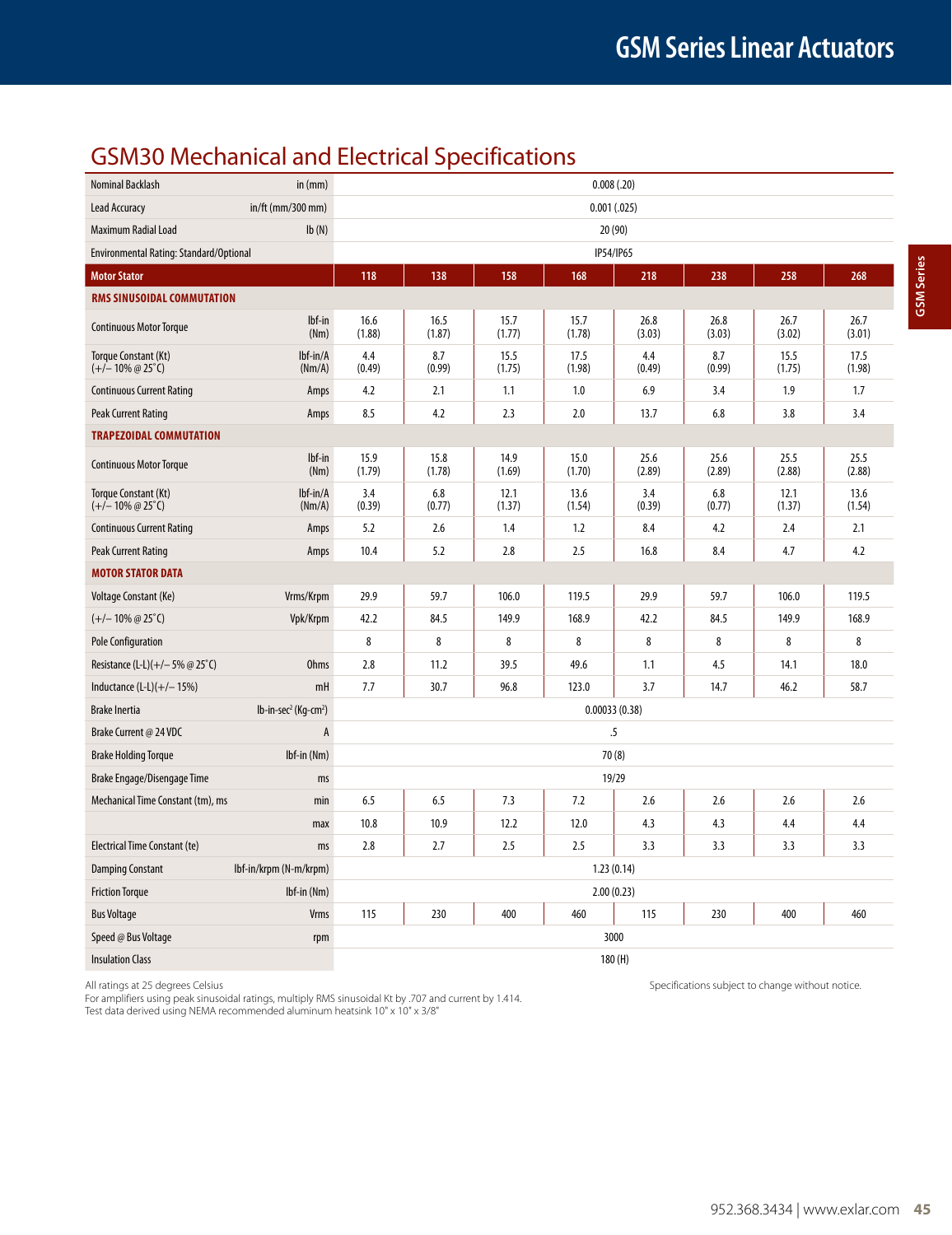## GSM40 Mechanical and Electrical Specifications

| Nominal Backlash                                             | in $(mm)$                                       |                |                |                | 0.008(.20)     |                |                |                |                |  |
|--------------------------------------------------------------|-------------------------------------------------|----------------|----------------|----------------|----------------|----------------|----------------|----------------|----------------|--|
| <b>Lead Accuracy</b>                                         | in/ft (mm/300 mm)                               |                |                |                | 0.001(.025)    |                |                |                |                |  |
| Maximum Radial Load                                          | Ib(N)                                           |                | 30 (135)       |                |                |                |                |                |                |  |
| Environmental Rating: Standard/Optional                      |                                                 |                |                |                | IP54/IP65      |                |                |                |                |  |
| <b>Motor Stator</b>                                          |                                                 | 118            | 138            | 158            | 168            | 218            | 238            | 258            | 268            |  |
| RMS SINUSOIDAL COMMUTATION                                   |                                                 |                |                |                |                |                |                |                |                |  |
| <b>Continuous Motor Torque</b>                               | lbf-in<br>(Nm)                                  | 47.6<br>(5.38) | 47.6<br>(5.37) | 44.7<br>(5.05) | 45.5<br>(5.14) | 78.9<br>(8.91) | 78.9<br>(8.91) | 78.8<br>(8.91) | 79.7<br>(9.00) |  |
| Torque Constant (Kt)<br>$(+/- 10\% \text{ @ } 25^{\circ}$ C) | $lbf-in/$<br>(Nm/A)                             | 4.1<br>(0.46)  | 8.2<br>(0.93)  | 14.6<br>(1.65) | 16.8<br>(1.90) | 4.1<br>(0.46)  | 8.2<br>(0.93)  | 14.6<br>(1.65) | 16.8<br>(1.90) |  |
| <b>Continuous Current Rating</b>                             | Amps                                            | 12.9           | 6.5            | 3.4            | 3.0            | 21.4           | 10.7           | 6.0            | 5.3            |  |
| Peak Current Rating                                          | Amps                                            | 25.9           | 12.9           | 6.9            | 6.0            | 42.9           | 21.4           | 12.1           | 10.6           |  |
| <b>TRAPEZOIDAL COMMUTATION</b>                               |                                                 |                |                |                |                |                |                |                |                |  |
| <b>Continuous Motor Torque</b>                               | lbf-in<br>(Nm)                                  | 45.5<br>(5.14) | 45.4<br>(5.13) | 42.7<br>(4.83) | 43.5<br>(4.91) | 75.3<br>(8.51) | 75.3<br>(8.51) | 75.3<br>(8.50) | 76.1<br>(8.60) |  |
| Torque Constant (Kt)<br>$(+/- 10\% \text{ @ } 25^{\circ}$ C) | $Ibf-in/A$<br>(Nm/A)                            | 3.2<br>(0.36)  | 6.4<br>(0.72)  | 11.4<br>(1.28) | 13.1<br>(1.48) | 3.2<br>(0.36)  | 6.4<br>(0.72)  | 11.4<br>(1.28) | 13.1<br>(1.48) |  |
| <b>Continuous Current Rating</b>                             | Amps                                            | 15.9           | 7.9            | 4.2            | 3.7            | 26.3           | 13.1           | 7.4            | 6.5            |  |
| Peak Current Rating                                          | Amps                                            | 31.7           | 15.8           | 8.4            | 7.4            | 52.5           | 26.3           | 14.8           | 13.0           |  |
| <b>MOTOR STATOR DATA</b>                                     |                                                 |                |                |                |                |                |                |                |                |  |
| Voltage Constant (Ke)                                        | Vrms/Krpm                                       | 28.1           | 56.1           | 99.5           | 114.8          | 28.1           | 56.1           | 99.5           | 114.8          |  |
| $(+/- 10\% \text{ @ } 25^{\circ}$ C)                         | Vpk/Krpm                                        | 39.7           | 79.4           | 140.7          | 162.4          | 39.7           | 79.4           | 140.7          | 162.4          |  |
| <b>Pole Configuration</b>                                    |                                                 | 8              | 8              | 8              | 8              | 8              | 8              | 8              | 8              |  |
| Resistance (L-L)(+/-5% @ 25°C)                               | <b>Ohms</b>                                     | 0.42           | 1.7            | 6.0            | 7.8            | 0.18           | 0.72           | 2.26           | 3.0            |  |
| Inductance $(L-L)(+/- 15%)$                                  | mH                                              | 3.0            | 11.9           | 37.5           | 49.8           | 1.4            | 5.8            | 18.2           | 24.2           |  |
| <b>Brake Inertia</b>                                         | $lb$ -in-sec <sup>2</sup> (Kg-cm <sup>2</sup> ) |                |                |                | 0.00096(1.08)  |                |                |                |                |  |
| Brake Current @ 24 VDC                                       | A                                               |                |                |                | 0.67           |                |                |                |                |  |
| <b>Brake Holding Torque</b>                                  | Ibf-in (Nm)                                     |                |                |                | 97(11)         |                |                |                |                |  |
| Brake Engage/Disengage Time                                  | ms                                              |                |                |                | 20/29          |                |                |                |                |  |
| Mechanical Time Constant (tm), ms                            | min                                             | 5.3            | 5.3            | 6.0            | 5.8            | 2.3            | 2.3            | 2.3            | 2.3            |  |
|                                                              | max                                             | 7.7            | 7.7            | 8.7            | 8.4            | 3.3            | 3.3            | 3.3            | 3.2            |  |
| <b>Electrical Time Constant (te)</b>                         | ms                                              | 7.0            | 7.0            | 6.2            | 6.4            | 8.0            | 8.0            | 8.0            | 8.2            |  |
| <b>Damping Constant</b>                                      | Ibf-in/krpm (N-m/krpm)                          | 3.25(0.37)     |                |                |                |                |                |                |                |  |
| <b>Friction Torque</b>                                       | $Ibf$ -in (Nm)                                  | 4.50(0.51)     |                |                |                |                |                |                |                |  |
| <b>Bus Voltage</b>                                           | <b>Vrms</b>                                     | 115            | 230            | 400            | 460            | 115            | 230            | 400            | 460            |  |
| Speed @ Bus Voltage                                          | rpm                                             |                |                |                | 3000           |                |                |                |                |  |
| <b>Insulation Class</b>                                      |                                                 |                |                |                |                | 180(H)         |                |                |                |  |

For amplifiers using peak sinusoidal ratings, multiply RMS sinusoidal Kt by .707 and current by 1.414. Test data derived using NEMA recommended aluminum heatsink 12" x 12" x 1/2"

All ratings at 25 degrees Celsius Specifications subject to change without notice.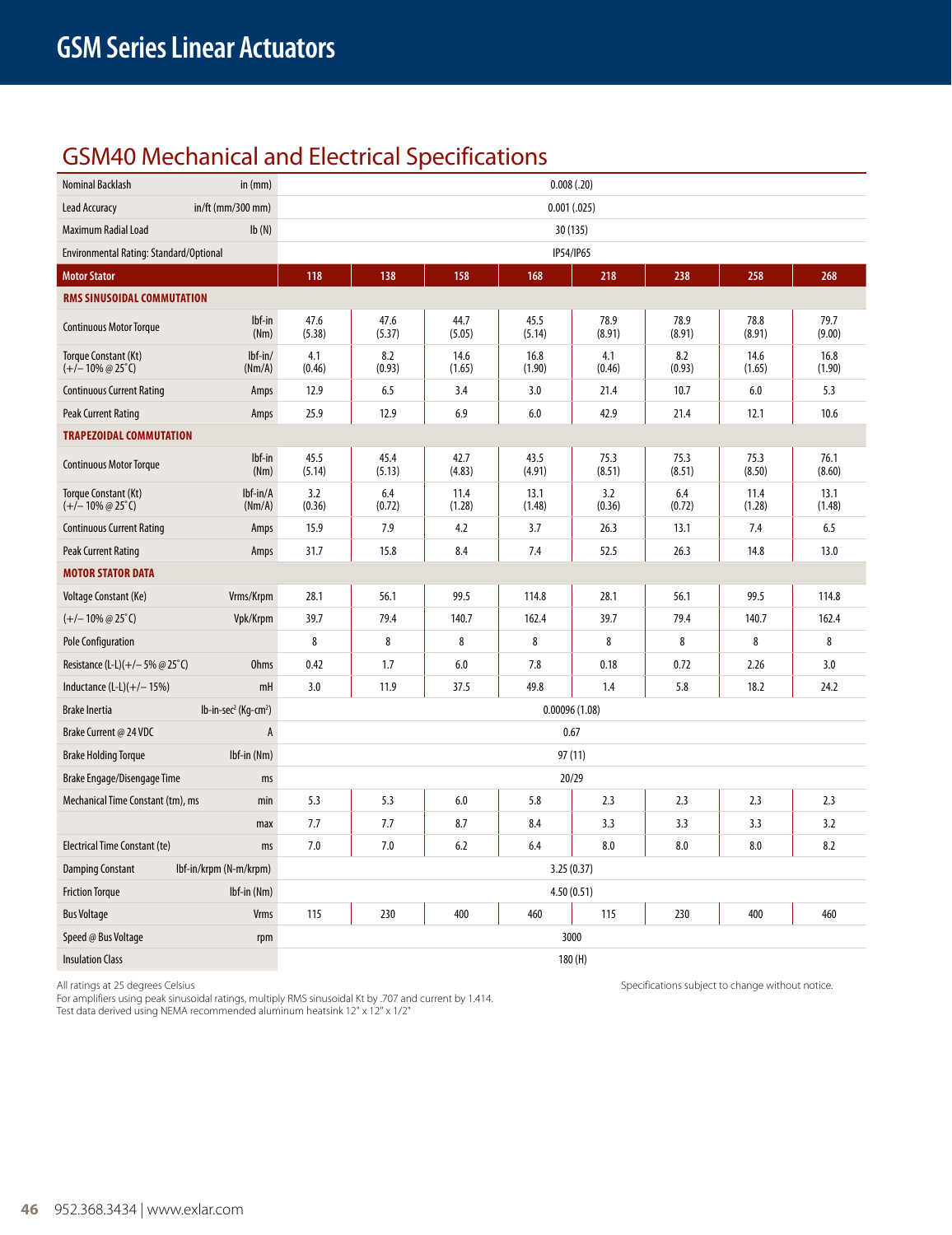## GSM Series Travel Options

## **PF = Preloaded Follower**

This option offers a true zero backlash follower for the GSM Series actuator. The dynamic load rating of zero backlash, preloaded screws is 63% of the dynamic load rating of the standard non-preloaded screws. The calculated travel life of a preloaded screw will be 25% of the calculated travel life of the same size and lead of a non-preloaded screw for the same application. Preloaded follower is not available with LT Linear feedback option.

## **AR = External Anti-rotate Assembly**

This option provides a rod and bushing to restrict the actuator rod from rotating when the load is not held by another method. Shorter actuators have single sided anti-rotation attachments. Longer lengths require attachments on both sides for proper operation. For AR dimensions, see page 22.

## **RB = Rear Electric Brake**

This option provides an internal holding brake for the GSM Series actuators. The brake is spring activated and electrically released.

## **XT = Special Travel Option Selections**

The XT Option can be used to specify various special travel options on the GSM Series of Linear Actuators. Because this option can be used to specify many things, it is important that an order including the -XT option spell out in detail, the exact options being selected by the including of the -XT in the model number.

It is recommended that prior to ordering an actuator including the -XT specifier that a quote be obtained through Exlar's special products application engineers for the desired options, and that quote be referenced on, or included with any order placed.

|                              | <b>DESCRIPTIONS</b>                                                                                                                                                                                                                                                                                                                                                                                                                                                                                                                                                                            |
|------------------------------|------------------------------------------------------------------------------------------------------------------------------------------------------------------------------------------------------------------------------------------------------------------------------------------------------------------------------------------------------------------------------------------------------------------------------------------------------------------------------------------------------------------------------------------------------------------------------------------------|
| Protective<br><b>Bellows</b> | This option provides an accordion style protective bellows to protect the main actuator rod from damage<br>due to abrasives or other contaminants in the environment in which the actuator must survive. The standard<br>material of this bellows is S2 Neoprene Coated Nylon, Sewn Construction. This standard bellows is rated for<br>environmental temperatures of -40 to 250 degrees F. Longer strokes may require the main rod of the actuator<br>to be extended beyond standard length. Consult Exlar applications engineers for details.                                                |
|                              | This option provides an accordion style protective bellows to protect the main actuator rod from damage<br>High Temp due to abrasives or other contaminants in the environment in which the actuator must survive. The high<br>Protective temperature material of this bellows is D1 Teflon Coated Fiberglass, Sewn Construction. This standard bellows<br><b>Bellows</b> is rated for environmental temperatures of -67 to 500 degrees F. Longer strokes may require the main rod of<br>the actuator to be extended beyond standard length. Consult Exlar applications engineers for details. |
| Splined<br><b>Main Rod</b>   | This option provides a main rod manufactured of ball spline shafting, and the front seal and bushing<br>assembly replaced with a ball spline nut to provide the anti-rotate function without using an external<br>mechanism. Rod diameters are the closest metric equivalents to standard Exlar rod sizes. This option is NOT<br>sealed in any way. This option is not suitable for any environment in which contaminants come in contact<br>with the actuator, and may enter the actuator.                                                                                                    |

## **L1, L2, L3 = Adjustable External Travel Switches**

This option allows up to 3 external switches to be included with the GSM Series Actuator. These switches provide travel indication to the controller and are adjustable. See drawing on page 53.

Must purchase external anti-rotate with this option.

## **XL = Non-Standard Lubrication**

This option provides for indication in the model number that the customer has specified a lubrication other than the standard provided by Exlar.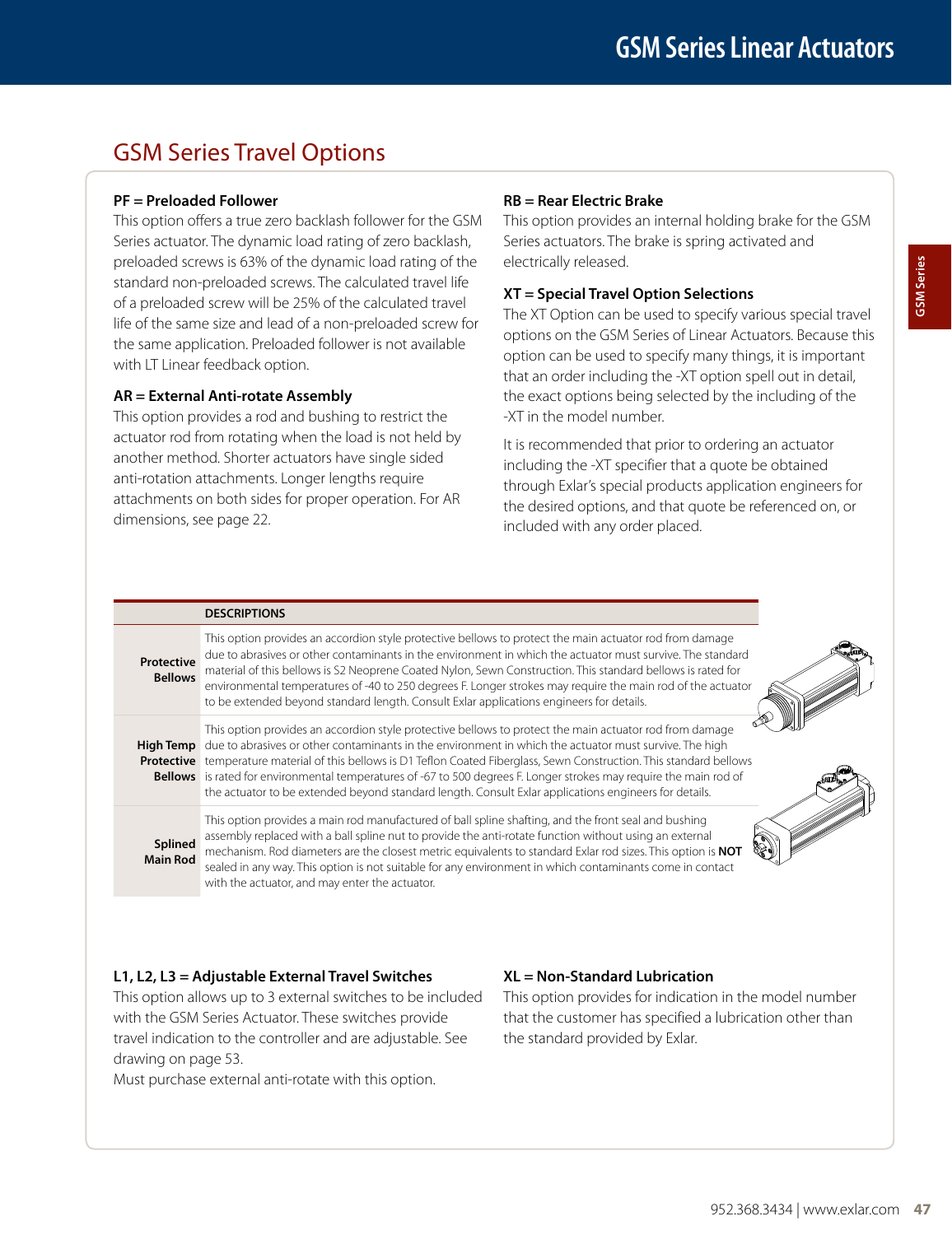## Motor Speed Designators

All Exlar T-LAM™ motors and actuators carry a standard motor speed designator as defined below. This is representative of the standard base speed of the motor, for the selected bus voltage.

If the model number is created and the location for the motor speed designator is left blank, this is the base speed to which each

|                                        |          |                                        |                    | TIULLIDEI |
|----------------------------------------|----------|----------------------------------------|--------------------|-----------|
| <b>Base Speed</b><br><b>Designator</b> |          | <b>Actuator/Motor</b><br><b>Series</b> | mechar<br>torque a |           |
| $-50$                                  | 5000 rpm | GSM <sub>20</sub>                      |                    |           |
| $-30$                                  | 3000 rpm | GSM30, GSM40                           |                    |           |
| $01 - 99$                              |          | Special Speed, Consult Exlar           |                    | $118 =$   |
|                                        |          |                                        |                    |           |

motor will be manufactured. The model number can also be created including this standard speed designator.

Exlar also provides the flexibility to manufacture all of its T-LAM products with special base speeds to match the customer's exact application requirements. This may be a higher than standard speed motor, or lower base speed than standard which will allow the customer to get the required torque, at a speed optimized to their application, and use the minimum amount of current from their amplifier.

The call out for a special speed is configured in the model number by using a two digit code from 01-99. These numbers represent the number, in hundreds, of RPM that will be the base speed for the particular motor.

For example, an GSM30-0301-MFM-EM2-138-30 motor that normally has a 3000 rpm standard winding, can be changed to a 3300 rpm winding by changing the -30, to a -33. It can be changed to a 5000 rpm winding by changing the -30 to a -50.

Changing this speed designator will change the ratings of the motor, and these must be obtained from Exlar applications engineers. Also, it is not possible to produce every possible speed from -01 to -99 for each motor at each voltage so please contact Exlar applications engineers for confirmation of the speed that is desired for the application.

## Feedback Options

## $LT = ICT$  including signal conditioner

This option provides for an actuator containing an internally mounted ICT transducer spanning the full stroke of the actuator. Inquire with Exlar engineering for details and signal conditioner output preference. LT is not available with absolute feedback.

Due to the variability in size of some feedback devices, especially absolute feedback devices which are often very large relative to the size of the actuator motor, the actual size of the actuator may differ in length and width from these drawings for feedback types other than standard resolvers and standard encoders. Please consult Exlar for details. In the event that you order an actuator that differs from these standard dimensions, you will be sent a drawing of the final configuration of your actuator for approval.

## Motor Options

GSM motor options are described with a 3 digit code. The first digit calls out the stack length, the second the rated bus voltage, and the third the number of poles of the motor. Refer to the mechanical/electrical specifications for motor torque and actuator rated force.

| $118 =$ |         | 115 Vrms |        |                |  |  |
|---------|---------|----------|--------|----------------|--|--|
| $138 =$ |         | 230 Vrms | 8 Pole | Class<br>180 H |  |  |
| $158 =$ | 1 stack | 400 Vrms |        |                |  |  |
| $168 =$ |         | 460 Vrms |        |                |  |  |
| $218 =$ |         | 115 Vrms |        |                |  |  |
| $238 =$ |         | 230 Vrms | 8 Pole | Class          |  |  |
| $258 =$ | 2 stack | 400 Vrms |        | 180 H          |  |  |
| $268 =$ |         | 460 Vrms |        |                |  |  |
|         |         |          |        |                |  |  |

Note: 3 stack not available in GSM Series

## Rod End Attachments

**Rear Clevis Pin Spherical Rod Eye Rod Eye Rod Clevis** See drawings on pages 52-53. Attachments ordered separate from actuator.

## Housing Options

**P5 = IP65 Sealing Option**

## **HC = Type III Hard Coat Anodized, Class I**

This option provides an actuator with type III hard coat anodized coating. Class I, no dye.

## **XH = Special Housing Option**

Any housing option that is not designated by the above codes should be listed as XH and described at time of order. All special options must be discussed with Exlar engineering.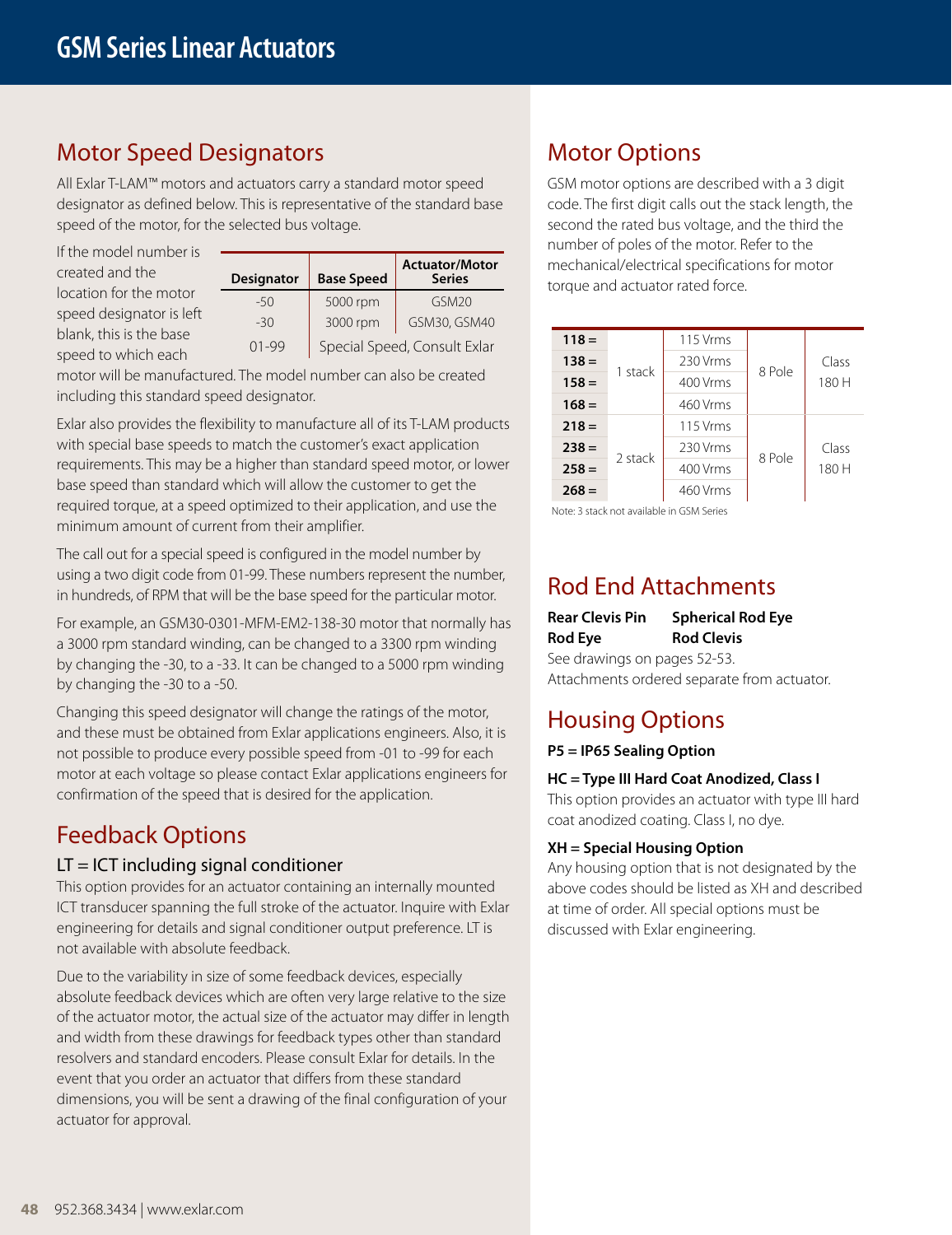## GSM20 Single, Double Side Mounts or Extended Tie Rod Mount



\* If "M" metric tie rod option, thread = M5 x 0.8

 $*$  If "J" or "K" metric side mount options, M6 x 1.0  $\bar{\Psi}$  9 mm with Ø 6 mm M7  $\bar{\Psi}$  9 mm Dowel Hole

## GSM20 Side Trunnion Mount



## GSM20 Rear Clevis Mount or Front Flange Mount



**GSM Series GSM Series**

Note: Add 1.784 Inches to Dims "A & D" if ordering a Brake

Due to the size of many absolute encoders, the selection of such feedback types for the size 20 and 30 actuators results in a larger package size than is shown in the drawings. Consult Exlar for details, or refer to the drawings provided after receipt of order.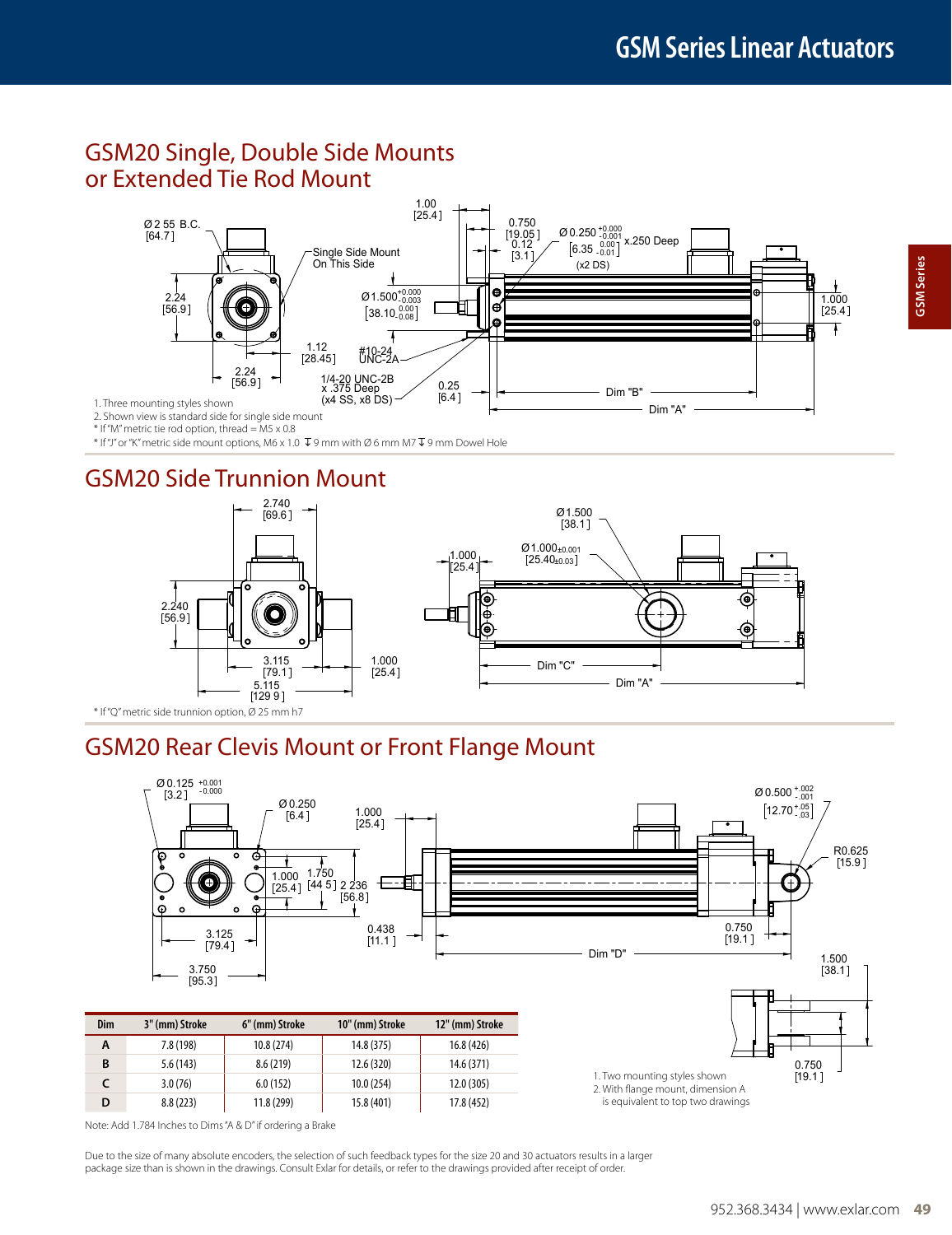## GSM30 Single, Double Side Mounts or Extended Tie Rod Mount



## GSM30 Side Trunnion Mount



Ø1.500 [Ø38.1]

\*If "Q" metric side trunnion option, Ø 25 mm h7

## GSM30 Rear Clevis Mount or Front Flange Mount



|  |  | Note: Add 1.6 Inches (40.64 mm) to Dims "A & D" if ordering a Brake. |  |
|--|--|----------------------------------------------------------------------|--|

**C** 5.4 (137) 8.0 (203) 10.0 (254) 12.0 (305) 18.0 (457) **D** 9.5 (241) 12.0 (304) 16.5 (418) 18.5 (469) 24.5 (621)

Drawings subject to change. Consult Exlar for certified drawings. Due to the size of many absolute encoders, the selection of such feedback types for the size 20 and 30 actuators results in a larger package size than is shown in the drawings. Consult Exlar for details, or refer to the drawings provided after receipt of order.

1. Two mounting styles shown 2. With flange mount, dimension A is equivalent to top two drawings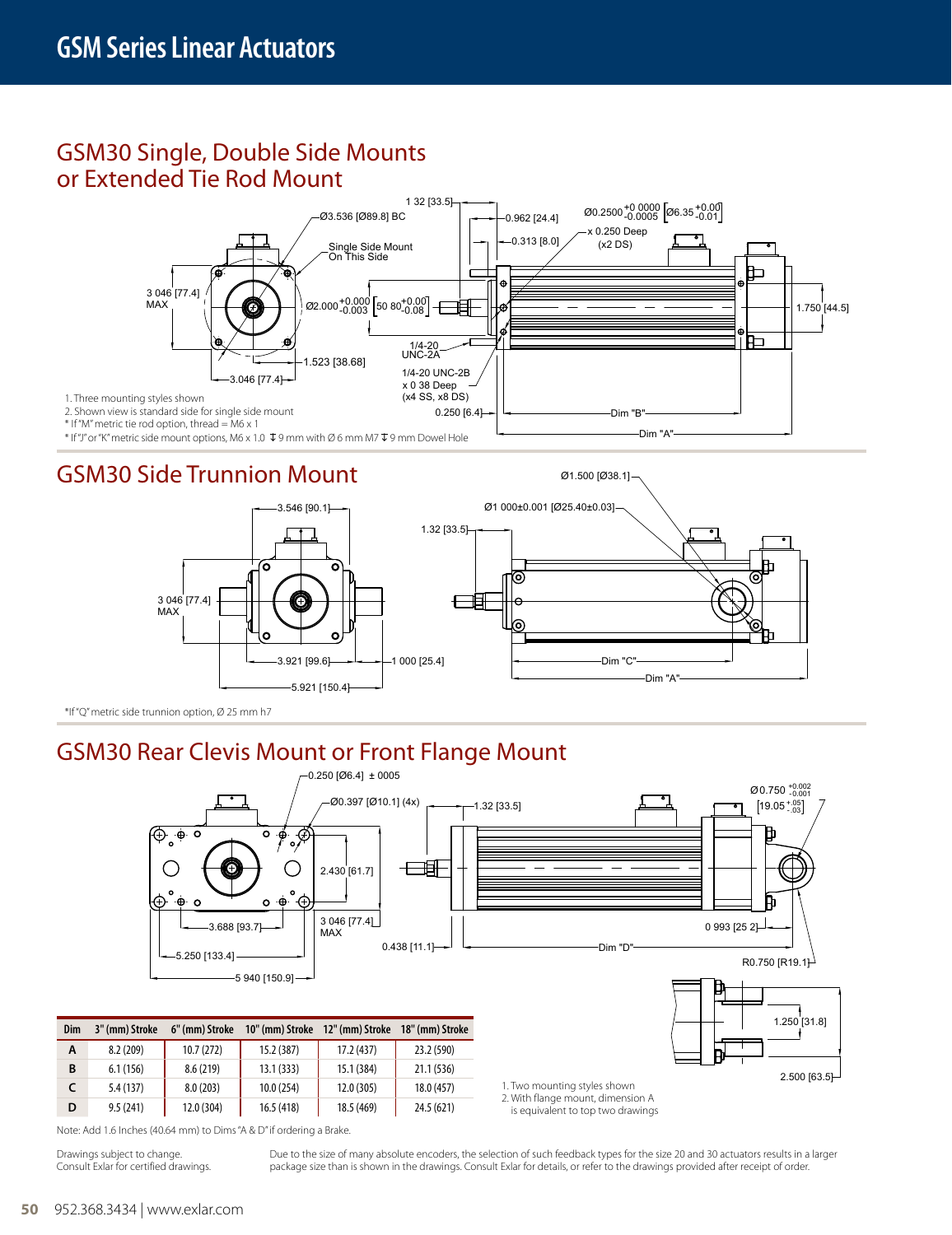

\* If "M" metric tie rod option, thread = M8 x 1.25

\* If "J" or "K" metric side mount options, M10 x 1.5  $\bar{\psi}$  19 mm with Ø 8 mm M7  $\bar{\psi}$  12 mm Dowel Hole







\* If "Q" metric side trunnion option, Ø 35 mm h7

## GSM40 Rear Clevis Mount or Front Flange Mount



| Dim | 6" (mm) Stroke | 8" (mm) Stroke | 10" (mm) Stroke | 12" (mm) Stroke | 18" (mm) Stroke |
|-----|----------------|----------------|-----------------|-----------------|-----------------|
| Α   | 12.6 (320)     | 14.6 (370)     | 16.6(421)       | 18.6 (472)      | 24.6 (624)      |
| B   | 10.3(262)      | 12.3(313)      | 14.3 (364)      | 16.3(414)       | 22.3(567)       |
| c   | 6.0(152)       | 8.0(203)       | 10.0(254)       | 12.0 (305)      | 18.0 (457)      |
| D   | 14.3 (364)     | 16.3(415)      | 18.3 (466)      | 20.3 (516)      | 26.3(669)       |

Note: Add 2.33 Inches (59.18 mm) to Dims "A & D" if ordering a Brake (p. 30).

Drawings subject to change. Consult Exlar for certified drawings.

 $\varnothing$  0.750  $^{+.002}_{-.001}$ 

- 1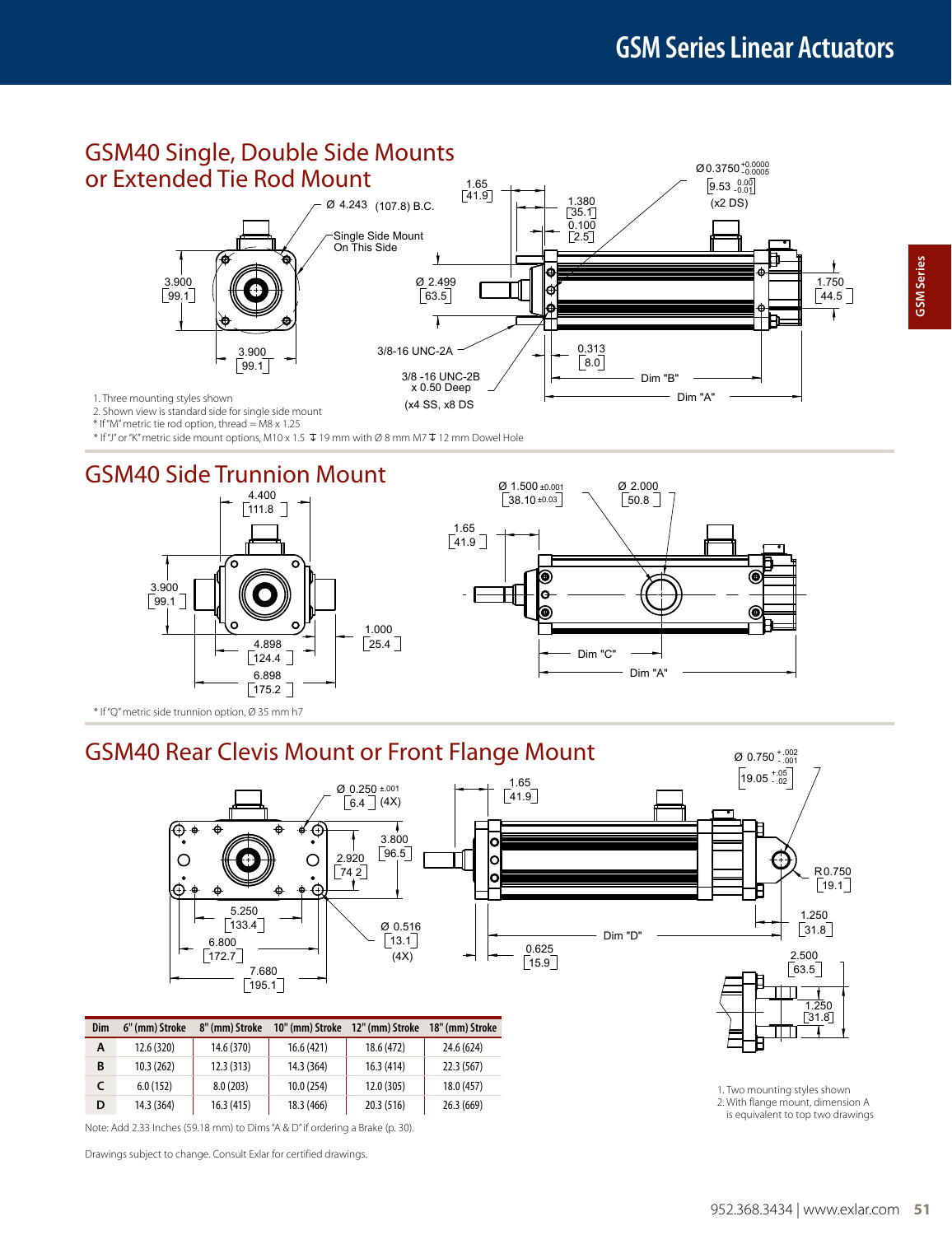## Actuator Rod End Options





|                    |              | D           | ØC          |            | ØE          |              | Male U.S.             | <b>Male Metric</b> | Female U.S.            | <b>Female Metric</b> |
|--------------------|--------------|-------------|-------------|------------|-------------|--------------|-----------------------|--------------------|------------------------|----------------------|
| GSM20<br>in $(mm)$ | 0.813(20.7)  | 0.375(9.5)  | 0.500(12.7) | 0.200(5.1) | 0.440(11.2) | 0.750(19.1)  | $3/8 - 24$ UNF $- 2A$ | M8 x 1 6q          | $5/16 - 24$ UNF $- 2B$ | M8 x 1 6h            |
| GSM30<br>in $(mm)$ | 0.750(19.1)  | 0.500(12.7) | 0.625(15.9) | 0.281(7.1) | 0.562(14.3) | 0.750(19.1)  | $7/16 - 20$ UN F-2A   | M12 x 1.75* 6q     | $7/16 - 20$ UNF $- 2B$ | M10 x 1.5 6h         |
| GSM40<br>in $(mm)$ | 1.500 (38.1) | 0.750(19.1) | 1.000(25.4) | 0.381(9.7) | 0.875(22.2) | 1.000 (25.4) | $3/4 - 16$ UNF $- 2A$ | M16 x 1.5 6g       | $5/8 - 18$ UNF $- 2B$  | M16 x 1.5 6h         |

Part numbers for rod attachment options indicate the through hole size or pin diameter. Before selecting a spherical rod eye for use with a GSM series actuator, please consult the information on the anti-rotation option for the GSM actuators. Spherical rod eyes will allow the rod to rotate if the load is not held.

 $\mathsf{K}$ 

E

## Rod Clevis Dimensions D





| in $(mm)$ | <b>GSM20 RC038</b> | <b>GSM30 RC050</b> | <b>GSM40 RC075</b> |
|-----------|--------------------|--------------------|--------------------|
| A         | 0.787(20)          | 0.75(19.1)         | 1.125 (28.58)      |
| B         | 0.787(20)          | 0.75(19.1)         | 1.25(31.75)        |
| C         | 1.574(40)          | 1.50(38.1)         | 2.375(60.3)        |
| D         | .575(14.6)         | 0.50(12.7)         | 0.625(15.88)       |
| E         | 0.375(9.5)         | 0.765(19.43)       | 1.265 (32.13)      |
| ØF        | 0.375(9.5)         | 0.50(12.7)         | 0.75(19.1)         |
| ØG        | 0.75(19.1)         | 1.00(25.4)         | 1.50(38.1)         |
| н         | ΝA                 | 1.00(25.4)         | 1.25(31.75)        |
| ØJ        | ΝA                 | 1.00(25.4)         | 1.25(31.75)        |
| K         | $3/8 - 24$         | $7/16 - 20$        | $3/4 - 16$         |

## Spherical Rod Eye Dimensions



Drawings subject to change. Consult Exlar for certified drawings.

| in $(mm)$ | <b>GSM20 SRM038</b> | GSM30 SRM044 | <b>GSM40 SRM075</b> |
|-----------|---------------------|--------------|---------------------|
| A         | 1.625(41.3)         | 1.81(46.0)   | 2.88(73.2)          |
| ØB        | .375(9.525)         | 0.438(11.13) | 0.75(19.1)          |
| C         | .906(23.0)          | 1.06(26.9)   | 1.72(43.7)          |
| D         | 1.0(25.4)           | 1.13(28.7)   | 1.75(44.5)          |
| E         | 6 deg               | 14 deg       | 14 deg              |
| F         | .406(10.3)          | 0.44(11.1)   | 0.69(17.5)          |
| G         | .500(12.7)          | 0.56(14.2)   | 0.88(22.3)          |
| H         | .688(17.4)          | 0.75(19.1)   | 1.13(28.7)          |
| J         | .562(14.3)          | 0.63(16.0)   | 1.00(25.4)          |
| K         | $3/8 - 24$          | $7/16 - 20$  | $3/4-1$             |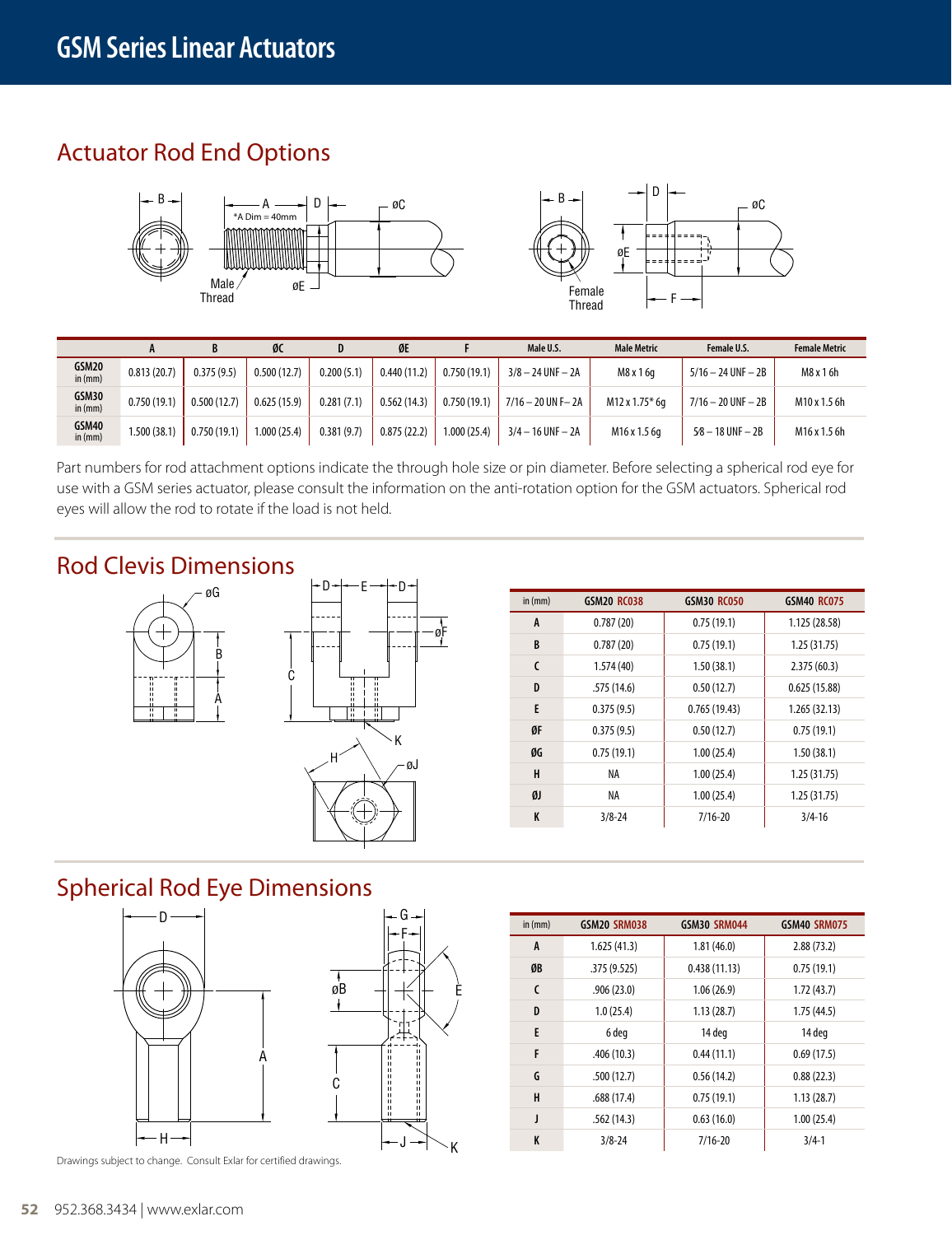## Rod Eye Dimensions



## Rod Clevis Pin Dimensions



| in (mm)                                                        | A              | B               |                | ØD                                                         | ØE              |
|----------------------------------------------------------------|----------------|-----------------|----------------|------------------------------------------------------------|-----------------|
| <b>GSM20 Clevis or</b><br><b>GSM30 Rod Eye</b><br><b>CP050</b> | 2.28<br>(57.9) | 1.94<br>(49.28) | 0.17<br>(4.32) | $0.50" + 0.000/-0.002$<br>$(12.7 \text{ mm} + 0.00/-0.05)$ | 0.106<br>(2.69) |
| <b>GSM30 Clevis</b><br><b>GSM40 Clevis</b><br><b>CP075</b>     | 3.09<br>(78.5) | 2.72<br>(69.1)  | 0.19<br>(4.82) | $0.75" + 0.000/-0.002$<br>$(19.1 \text{ mm} + 0.00/-0.05)$ | 0.14<br>(3.56)  |

## GSM20, GSM30 and GSM40 External Limit Switch Extension Options

| Dim A | 3 in (mm) stroke | 6 in (mm) stroke | 10 in (mm)stroke | 12 in (mm) stroke 18 in (mm) stroke |                |
|-------|------------------|------------------|------------------|-------------------------------------|----------------|
| GSM20 | 5.515(140.1)     | 8.515(216.3)     | 12.5(317.5)      | 14.515 (368.7)                      | ΝA             |
| GSM30 | 6.932(176.1)     | 9.832 (249.7)    | 13.832 (351.3)   | 15.832 (402.1)                      | 21.832 (554.5) |
| GSM40 | NA               | 9.832 (249.7)    | 13.832 (351.3)   | 15.832 (402.1)                      | 21.832 (554.5) |



*\* Dimensions for Anti rotate option can be seen on page 22.*



The external limit switch option (requires anti-rotate option) for the GSM Series of linear actuators provides the user with 1, 2 or 3 externally mounted adjustable switches for use as the end of travel limit switches or home position sensors.

The number of switches desired is selected by ordering the L1, L2 or L3 option, in which 1, 2 or 3 switches will be provided, respectively.

The switches are 9-30 VDC powered, PNP output, with either normally open or normally closed logic operation depending on the switch configuration ordered. Below is a diagram which logic operation will be provided for each switch, based on the option ordered.

| Option         | SW <sub>1</sub>        | SW <sub>2</sub> | SW <sub>3</sub>        | <b>Switch Type</b>            | <b>Exlar Part Number</b> | Turck Part Number   |
|----------------|------------------------|-----------------|------------------------|-------------------------------|--------------------------|---------------------|
|                | <b>Not Supplied</b>    | Normally Open   | Not Supplied           | <b>Normally Closed Switch</b> | 43404                    | BIM-UNT-RP6X        |
|                | <b>Normally Closed</b> | Not Supplied    | <b>Normally Closed</b> | <b>Normally Open Switch</b>   | 43403                    | <b>BIM-UNT-AP6X</b> |
| L <sub>3</sub> | <b>Normally Closed</b> | Normally Open   | <b>Normally Closed</b> |                               |                          |                     |

Drawings subject to change. Consult Exlar for certified drawings.

| <b>Switch Type</b>            | <b>Exlar Part Number</b> | <b>Turck Part Number</b> |  |  |
|-------------------------------|--------------------------|--------------------------|--|--|
| <b>Normally Closed Switch</b> | 43404                    | BIM-UNT-RP6X             |  |  |
| <b>Normally Open Switch</b>   | 43403                    | BIM-UNT-AP6X             |  |  |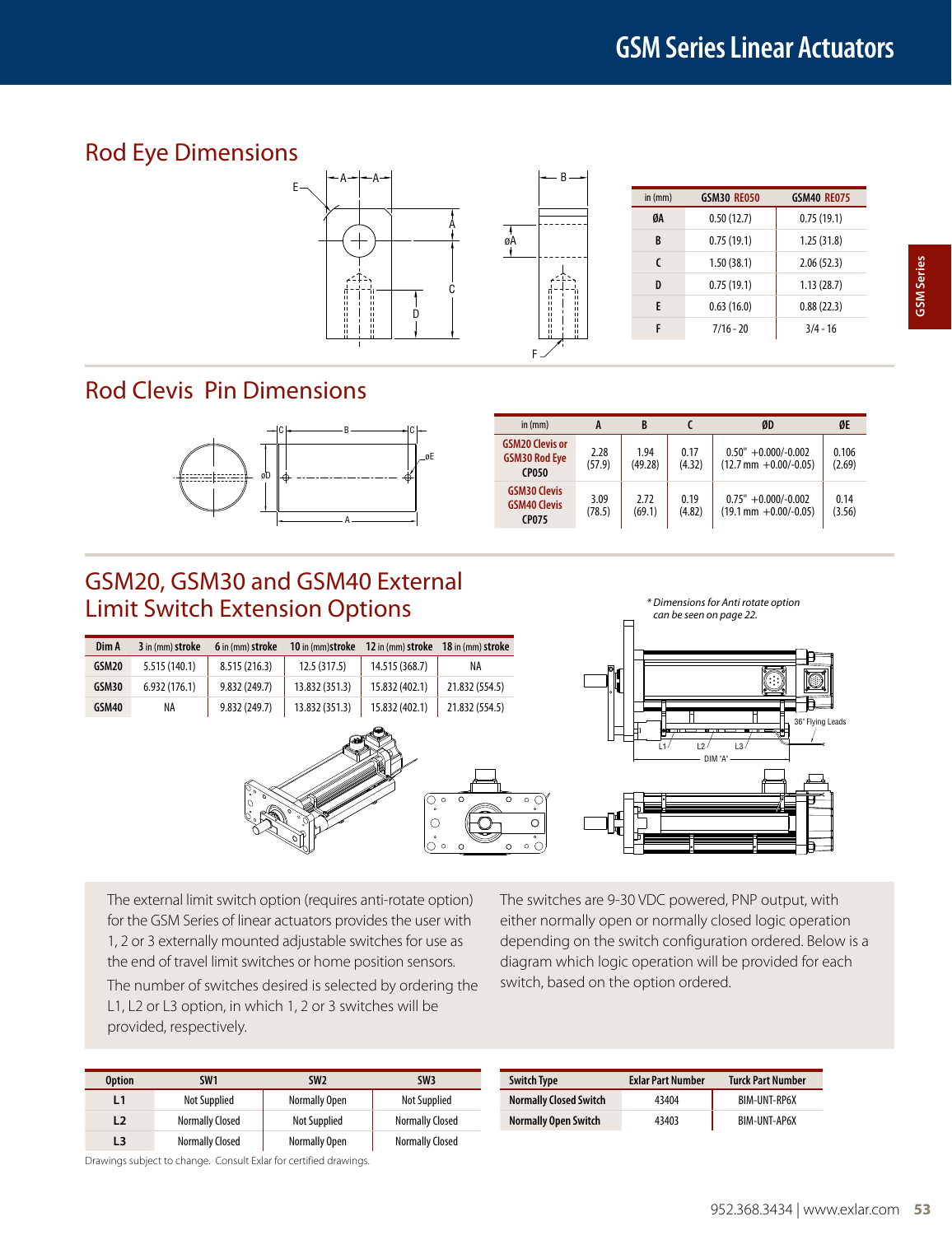#### **AA = GSM Actuator Size (nominal)**

- $20 = 2$  in (60 mm) frame
- $30 = 3$  in (80 mm) frame
- $40 = 4$  in (100 mm) frame

### **BB = Stroke Length**

- 03 = 3 in (75 mm) GSM20 and GSM30
- $06 = 6$  in (150 mm) all GSM30 = 5.9 in (150 mm)
- 08 = 8 in (200 mm) GSM40
- 10 = 10 in (250 mm) GSM20, GSM30 and GSM40
- 12 = 12 in (300 mm) GSM20, GSM30 and GSM40
- 18 = 18 in (450 mm) GSM30 and GSM40

#### **CC = Lead**

- $01 = 0.1$  inch (all models)
- $02 = 0.2$  inch (all models)
- 04 = 0.4 inch (GSM20)
- $05 = 0.5$  inch (GSM30 and GSM40)
- $08 = 0.75$  inch (GSM40)<sup>3</sup>

### **D = Connections**

- $M =$  Manufacturer's connector<sup>1</sup><br> $L =$  Fxlar standard M23 style
- $=$  Exlar standard M23 style
- $A = MS$  style (anodized)
- D = MS style (electroless nickel)  $B =$  Embedded leads 3 ft. std.
- $P =$  Embedded leads w/plug 3 ft.
- standard w/ "A" plug  $J =$  Embedded leads w/"I" plug,
- 3 ft. std
- $X =$  Special (please specify)

### **E = Mounting**

- $B =$  Front and rear flange
- $C =$  Rear clevis
- $F =$  Front flange
- $R =$ Rear flange  $S = Side$  mount
- D = Double side mount
- $T =$ Side trunnion
- $E =$  Extended tie rods
- $J =$  Metric side mount
- $K =$  Metric double side mount
- $Q =$  Metric side trunnion
- M = Metric extended tie rods
- $G =$  Metric rear clevis
- $Z =$  Clevis mount with same pin to pin as SR Series
- $X =$  Special (please specify)

#### **F = Rod End**

- $M =$  Male, US std. thread
- $A = Male$ , metric thread
- $F =$  Female, US std. thread
- $B =$  Female, metric thread
- $W =$  Male, US std. thread 17-4 SS
- $R =$  Male metric thread 17-4 SS
- $V =$  Female, US std. thread 17-4 SS
- $L =$  Female, metric thread 17-4 SS
- $X =$  Special (please specify)

**54** 952.368.3434 | www.exlar.com

## **GGG = Feedback Type (Also specify the Amplifier/Drive Model being used**

## **when ordering)**

- Standard Incremental Encoder 2048 line (8192 cts) per rev. index pulse, Hall commutation, 5vdc
- Standard Resolver Size 15, 1024 line (2048 cts) per rev. two pole resolver
- Motor files for use with select Emerson/CT, Rockwell /AB and Danaher/Kollmorgen Drives are available at www.exlar.com

**Custom Feedback:** Please consult application engineering:

XX1 = Wiring and feedback device information must be provided and new feedback callout will be created

**Allen-Bradley/Rockwell:** (Actuators used with Kinetix and/or Sercos based control systems require a 3rd party motion database purchased from AB/Rockwell. Please contact your

### AB/Rockwell representative for support.)

- AB5 = Stegmann SRM050 Hiperface multi-turn absolute encoder - MPL 100mm or higher motor wiring w/MS connectors for 'M' option – Plug & Play feedback option
- AB6 = Standard Resolver
- AB7 = Standard Incremental Encoder MPL 100mm or higher motor wiring w/MS connectors for 'M' option
- AB8 = Standard Incremental Encoder MPL 75mm or less motor wiring w/M23 euro connectors for 'M' option
- AB9 = Hiperface Stegmann SRM050 multi-turn absolute encoder - MPL 75mm or less motor wiring w/M23 euro connectors for 'M' option – Plug & Play feedback option
- ABA = Hiperface Stegmann SKM036 multi-turn absolute encoder – MPL 215mm or higher motor wiring w/MS connectors for 'M' option – 460V Stator only – Plug & Play feedback option
- ABB = Hiperface Stegmann SKM036 multi-turn absolute encoder – MPL 75mm or less motor wiring w/M23 euro connectors for 'M' option – 460V Stator only – Plug & Play feedback option

### **AMKASYN:**

- AK1 = EnDat Heidenhain EQN1325 multi-turn absolute encoder – DS motor wiring w/M23 euro connectors for 'M' option
- AK2 = EnDat Heidenhain EQN1125 multi-turn absolute encoder – DS motor wiring w/M23 euro connectors for 'M' option

### **Advanced Motion Control:**

- AM1 = Standard Incremental Encoder
- AM2 = Encoder 1000 line, w/commutation, 5 VDC
- AM3 = Standard Resolver
- AM5 = Encoder 5000 line, w/commutation, 5 VDC
- **API Controls:**
	- AP1 = Standard Resolver AP2 = Standard Incremental Encoder
	-
	- **Aerotech:**
	- AR1 = Encoder 5000 line, w/commutation, 5 VDC AR2 = Standard Incremental Encoder
	- **ABB Robot:**
	- BB1 = LTN Resolver

### **Baldor:**

- BD2 = Standard Resolver BSM motor wiring w/M23 connectors for 'M' option
- BD3 = Standard Incremental Encoder BSM motor wiring w/M23 connectors for 'M' option

#### **Beckhoff:**

BE1 = EnDat Heidenhain EQN1125 multi-turn absolute encoderr – AM2XX motor wiring w/M23 euro connectors for 'M' option

### **Baumueller:**

BM2 = Standard Resolver

### **B&R Automation:**

- BR1 = Standard Resolver
- BR2 = EnDat Heidenhain EQN1325 multi-turn absolute encoder – 8LS/8LM motor wiring w/M23 euro connectors for 'M' option

#### **Comau Robot:**

- CM1 = Standard Resolver
- **Copley Controls:**

option

**Delta Tau Data Systems:**

5 VDC DT2 = Standard Resolver **Elmo Motion Control:** EL1 = Standard Resolver

- CO1 = Standard Incremental Encoder
- CO2 = Standard Resolver
- **Control Techniques/Emerson:**
- CT1 = Hiperface Stegmann SRM050 multi-turn absolute encoder – FM/UM/EZ motor wiring w/M23 euro connectors for 'M' option

absolute encoder – FM/UM/EZ motor wiring w/M23 euro connectors for 'M' option CT4 = Standard Incremental Encoder – FM/UM/EZ motor wiring w/M23 euro connectors for 'M'

wiring w/M23 euro connectors for 'M' option

CT3 = Hiperface Stegmann SKM036 multi-turn

CT5 = Standard Resolver – FM/UM/EZ motor

CT7 = Encoder 5000 line, with commutation, 5 VDC – FM/UM/EZ motor wiring w/M23 euro connectors for 'M' option

DT1 = Encoder 1000 line, with commutation,

EM2 = Standard Incremental Encoder – NT motor wiring w/MS connectors for 'M' option EM5 = Encoder 5000 line, with commutation,

EU1 = Hiperface Stegmann SRM050 multi-turn absolute encoder – SH motor wiring w/MS connectors for 'M' option EU4 = Hiperface Stegmann SKM036 multi-turn absolute encoder – SH motor wiring w/MS connectors for 'M' option

5 VDC – NT motor wiring w/MS connectors

EL2 = Standard Incremental Encoder EL3 = EnDat Heidenhain EQN1125 multi-turn

absolute encoder **Emerson/Control Techniques:**

for 'M' option

EX4 = Standard Resolver **Fanuc Pulsecoder:** Consult Exlar **G&L Motion Control/Danaher Motion:** GL1 = Std Incremental Encoder – HSM motor wiring w/ MS connectors for 'M' option GL2 = Std Incremental Encoder – LSM-MSM motor wiring w/M23 euro connectors for 'M' option

**Elau:**

**Exlar:**